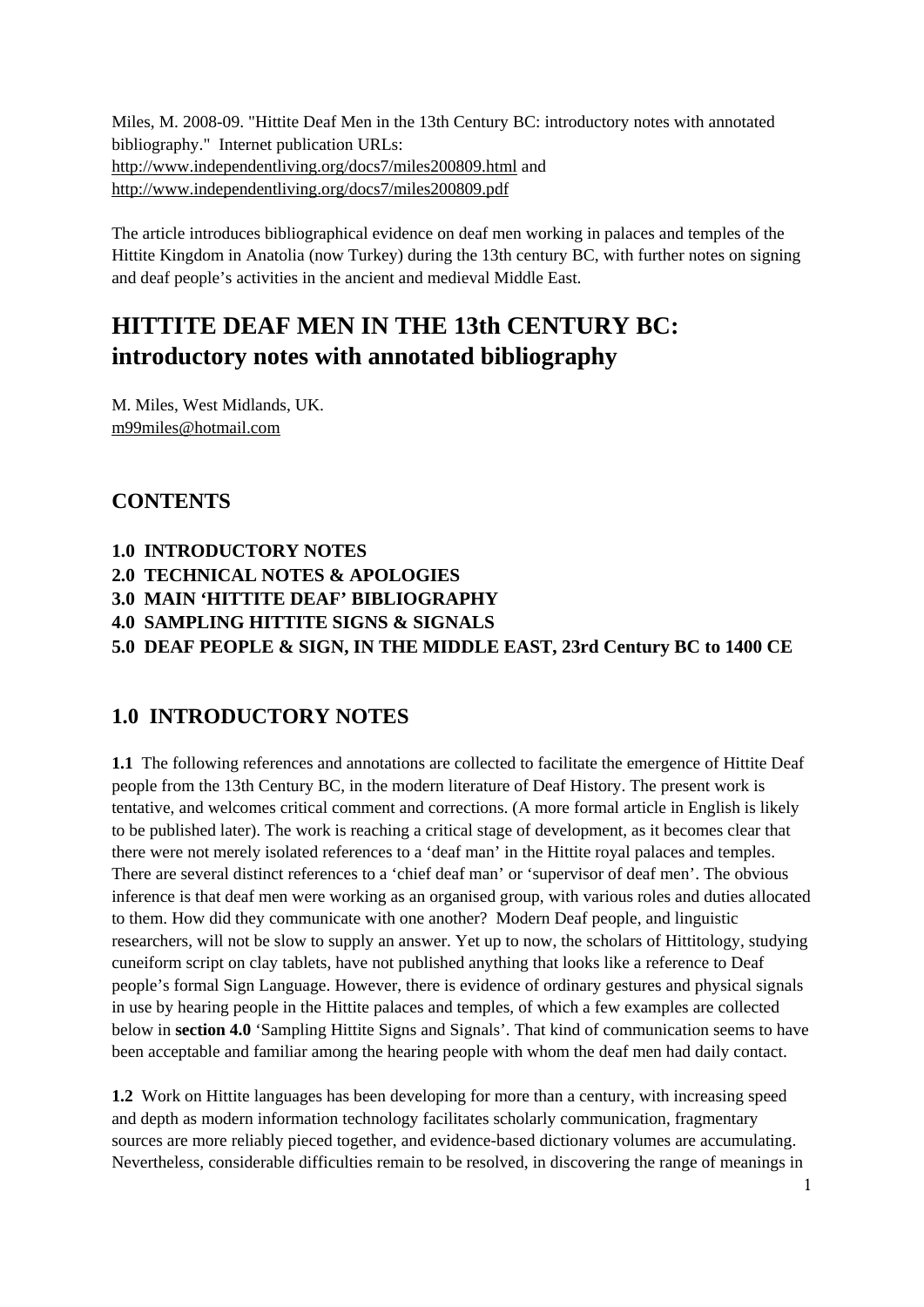many Hittite words, and more precise meaning in any specific text. The meaning of the key Sumerogram, represented as **U.HUB** in Hittite texts, was disputed for about 40 years. Jestin (1938) found it obvious that a 'deaf man' would not suddenly appear in the middle of an important religious ceremony -- what on earth would he be doing there? Since the 1980s, the consensus of scholarly opinion has been that the term does mean 'deaf', and it appears in combinations meaning 'deaf man', 'deaf men', 'chief deaf man', even occasionally 'deaf woman'. However, in the absence of a 'Deaf History' perspective, i.e. a knowledge of other ancient or medieval times and places where deaf people played roles in ceremonies, and may have been thought of as omens of 'good luck', the scholars of ancient Hittite literature continue to sound slightly puzzled -- why do these deaf men pop up in the royal palaces and temples, in the 13th century BC, taking some ordinary, domestic servant roles, and also playing a minor part in religious ceremonies? What is the significance, if any, of their deafness? Why were they mentioned at all? Why is the Sumerian term applied to them, when there is another Hittite word meaning 'deaf'?

**1.3** These questions do not, as yet, have firmly assured answers. In 1982, Pecchioli Daddi (q.v.) listed the (then) known occurrences (and duplicates) of U.HUB and its compounds (using Italian). The first serious examination of the relevant texts, by Yasemin Arikan Soysal (q.v.), appeared in 2001, in a detailed, scholarly article in Turkish, with transliterated Hittite text, in a conference proceedings with a German title, having low circulation in the anglophone world. The present collection gives a brief tour of the specific Hittite evidence available mainly in English and German, and adds a Deaf History viewpoint and some broader Middle Eastern context, moving toward some possible explanations. It is published on the web, because the great majority of people interested in Deaf History have no access to journals or conference proceedings of academic Hittite studies and Assyriology, nor to most of the 20 languages used in those journals. (Work on Hittite literature in the past century has appeared mostly in German, with English and Turkish also making an increasing contribution. German scholars started early in Hittite studies, and took to the field with characteristic seriousness, finding funds to publish their work in great detail and with elaborate apparatus and indexing).

**1.4** The present 'work in progress' bibliography has drawn upon contributions from scholars in many disciplines, in none of which the present compiler is specialised or even knowledgeable. Some technical faults are acknowledged below, i.e. the absence of diacriticals, for technical reasons. Other faults may be discovered by experts from different sides, e.g. in some of the speculative interpretations enclosed in square brackets in some of the annotations below. However, the picture of deaf people's activities that begins to emerge from the combined scholarly work is one of the earliest that has been discovered so far, in the world's Deaf History. Most of the evidence, being inscribed on clay tablets, is unusually durable, apparently original, and capable of fairly close dating. At least, it compares rather well with the more familiar position when seeking historical primary sources, where for example, a single, mutilated, 15th century manuscript may exist, that includes probably a late copy of a weak 10th century translation of a lost 4th century document in an obscure language and script, of which a few fragments are quoted in one or two places, having fleeting mention of a 'dumb' person who may have lived two or three centuries earlier in an unknown location. The Hittite Deaf look comparatively solid, and may have a lot more to say to us, as more cuneiform imprinted tablets are being discovered each year, and more scattered fragments are reunited.

**1.5** One of the most remarkable points about the early Hittite Deaf is their appearance in Anatolia, a few hundred miles from Constantinople (Istanbul), capital of the Ottoman Empire. Evidence of deaf people's sign language exists from the late 15th century CE at Istanbul, and accumulates steadily through 500 years to the present, giving the longest continuous history, so far discovered, of any sign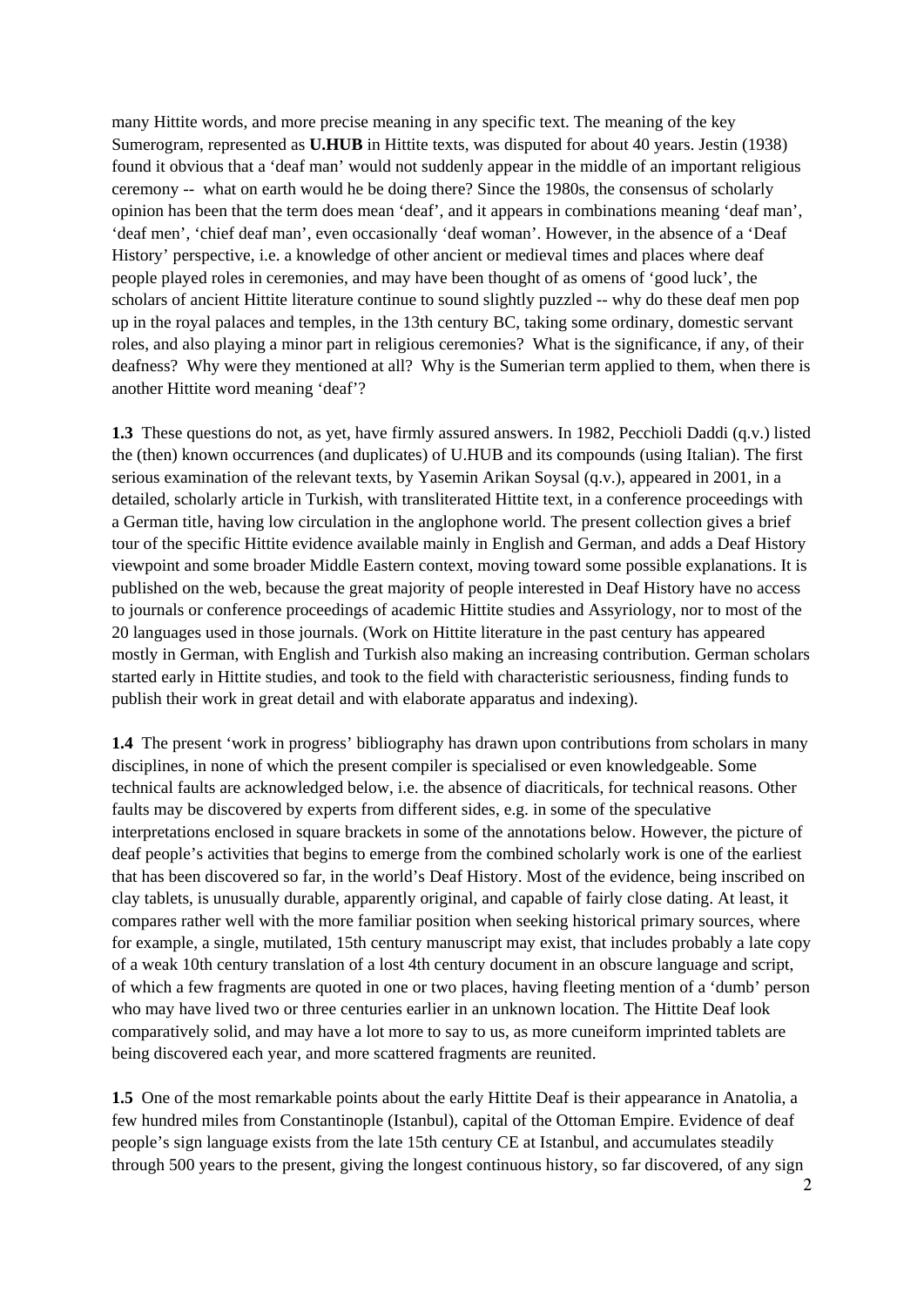language. There is a gap of perhaps 2,700 years between the deaf servants in the Hittite palaces and temples, and the deaf servants at the Ottoman court, with modest fragments of regional evidence scattered across that gap. Could it be mere coincidence, that the earliest solidly established 'sign language community' history, should appear around 1500 CE, a few hundred miles from the earliest evidence-based group of deaf people, 2,700 years earlier? Modern Turkish Deaf people will certainly want to throw a bridge back in time, across that gap, and find a continuous history of deaf 'ancestors' stretching back to the antiquity of their homeland. Historians will be more cautious, and wish to find solid evidence, before putting too much weight on any bridge; yet the possibility is worth keeping in mind.

**1.6** To facilitate the bridging work, further materials appear in **section 5.0** "Deaf People in the Middle East, 23rd Century BC to 1400", having possible relevance to the Hittite Deaf. There was clearly a good deal of travel, trade, correspondence and exchange of ideas across the region through many thousands of years, so odd 'spots' of evidence about deaf people and their lives in one place may illuminate earlier or later spots from other places. Broader evidence and incidents from early Deaf History in South and South West Asia appear in: "Signs of Development in Deaf South & South-West Asia: histories, cultural identities, resistance to cultural imperialism", revised, extended and updated, at: http://www.independentliving.org/docs7/miles200603.html (and .pdf)

# **2.0 TECHNICAL NOTES & APOLOGIES**

2.1 The references shown below lack the correct diacritical marks on letters, and superscript positions of some words, as will be obvious to anyone involved in Hittite studies. Those marks, symbols and graphic representations are a necessary part of linguistic studies, involving the complicated and ongoing process of transliterating cuneiform script, and translating it to European languages using roman characters. Their inclusion would, however, introduce difficulties in transfer to html files on the web, while not contributing to the present purpose, which is simply to inform people interested in Deaf History, of the range of evidence that exists for deaf men in Anatolia of the 13th century BC, working individually or as a group, in the temples and royal palaces of the Hittite Kingdom.

2.2 The use of **curly brackets** { } indicates a superscript position of a word, or part of a word. The **square brackets** [ ] are used: **i.** within some words or phrases, to indicate some break, discontinuity, difficulty or conjecture in transliteration from the cuneiform original; **ii.** in the annotations, to indicate an explanatory comment, addition or interpretation by the compiler, which does not appear in the book or article itself, and must not be attributed to the author (who might or might not agree with it). Words shown in **capital letters** are Sumerograms, used in the Hittite languages (and capitalised according to convention in Hittite studies).

2.3 Apologies are offered to authors listed below, whose work may have made a casual, passing mention of a deaf person, on which they would not have placed any weight at all, and who find themselves cited in evidence for an hypothesis which they might still not find entirely plausible!

# **3. MAIN 'HITTITE DEAF' BIBLIOGRAPHY**

**Note**. Three abbreviations used below, but not widely understood, are **KUB**, **KBo** and **CTH**. They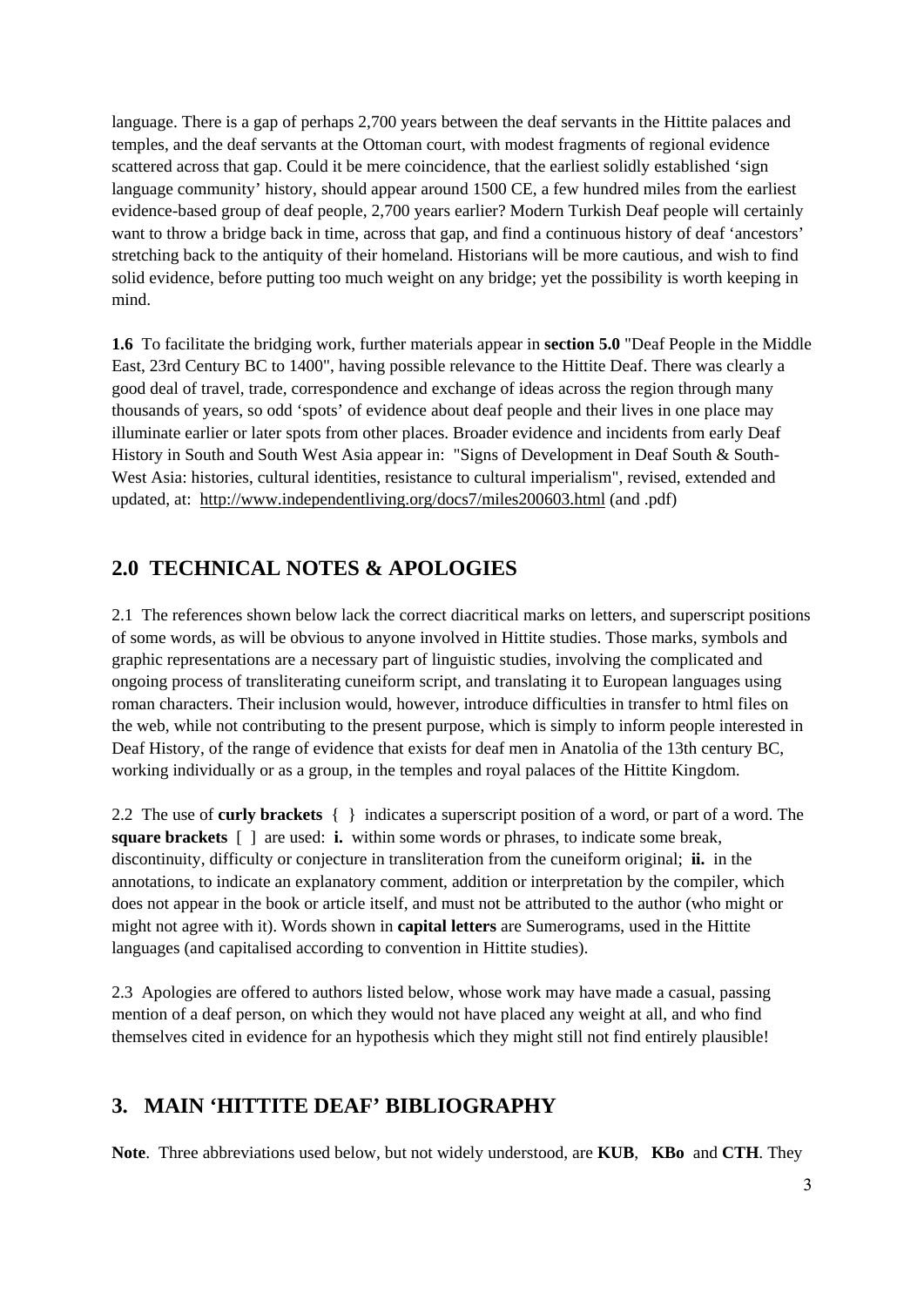are simply standard reference letters for major series of cuneiform texts. (KUB can be expanded as *Keilschrifturkunden aus Boghazkoi* , but it serves very well just as KUB).

ARDA, Berna & AKSU, Murat (2004) What [do] the Hittites' tablets tell us? A short historical view of deafness on the basis of genetics. *Turkish J. Medical Science* 34: 357-358.

Briefly mentions some features of the Hittite civilisation, and refers to papers by Soysal (see below) and Arikan-Soysal, for information on blind and deaf people in those times.

## BOYSAN-DIETRICH, Nilüfur (1987) *Das hethitische Lehmhaus aus der Sicht der Keilschriftquellen*. Heidelberg: Carl Winter, Universitätsverlag.

In this monograph on the Hittite mud or earth building, chapter 4 (pp. 106-140) concerns 'door and window'. It quotes transliterated text from KBo V 11 IV 13 ff. (KUB XXVI 23 IV 2'), in which a palace servant and a deaf man are shown working together, with translation to German: "Der Page geht auf das Dach hinauf, dabei läuft ihm ein Tauber voran. Der Taube schliesst die Fenster zu. Der Page legt die 'Riegel' vor und geht hinunter. Der Taube schliesst 'd[en Kop]f{?} der Treppe' ab, und der Page legt den 'Riegel' vor." (p. 134) This follows several pages of description and discussion about hinges and locking mechanisms. [The security of the monarch's residence was obviously a matter of great importance, with some ingenuity of design being employed, in this case requiring two people to secure the window frame or shutter: one held the shutter in the correct alignment, the other went up, by stairs or ladder, onto the (flat) roof and lowering the window bolt into the correct hole or securing device, then came down, and the trap door was locked after him. Thus it would be very difficult for anyone climbing up outside, or for an unauthorised person inside, to open a window. A further refinement might be to have two 'security men' who belonged to different groups, and who would be mutually suspicious, or have difficulty communicating with one another, to reduce the possibility that they might plot together to facilitate some breach of security.]

[CHICAGO ASSYRIAN DICTIONARY (CAD)] *The Assyrian Dictionary of the Oriental Institute of the University of Chicago*, edited by IJ Gelb, T Jacobsen, B Landsberger, AL Oppenheim; MT Roth, RD Biggs, JA Brinkman, M Civil, W Farber, E Reiner, et al (1956- [?2009]) Chicago: Oriental Institute, University of Chicago.

Numerous disability-related words, and words for bodily or mental abnormalities or some kind of affliction, are found throughout the dictionary, either as entries, or in illustrative texts for unrelated words, and with many variants. Some (more or less) equivalent Sumerograms are shown, where they were adopted in Akkadian. These include: *hummuru* (crippled) KUD.KUD(.DU); *kubbulu* (lame, paralysed, crippled); *lillu* (fool, moron); *pessu*, (crippled, deformed) BA.AN.ZA; *sukkuku* (deaf, obtuse, with four apparently different kinds of meaning) U.HUB.

[CHICAGO HITTITE DICTIONARY (CHD)] *The Hittite Dictionary of the Oriental Institute of the University of Chicago*, edited by HG Güterbock, HA Hoffner & TPJ van den Hout (1989- ) Chicago: Oriental Institute, University of Chicago.

The Dictionary usefully offers texts using or displaying the semantic range of the listed words, phrases, grammatical constructions etc, to make clear their meanings and mechanisms. Most of the available materials (roughly, letters L to S) are open online, so terms related to disability or deafness can be found in some texts, irrespective of the meaning of the dictionary headword. For example, in the L-N volume, on p. 57a, an illustrative passage is quoted about the blind, deaf or lame man, while the entry itself is about a "categorical negative", *le-e*. In the P volume, the 'deaf man' appears incidentally on pp. 26b-27a, 211b, 309a. In the S (Sh)1 material, there is blind or deaf material on pp.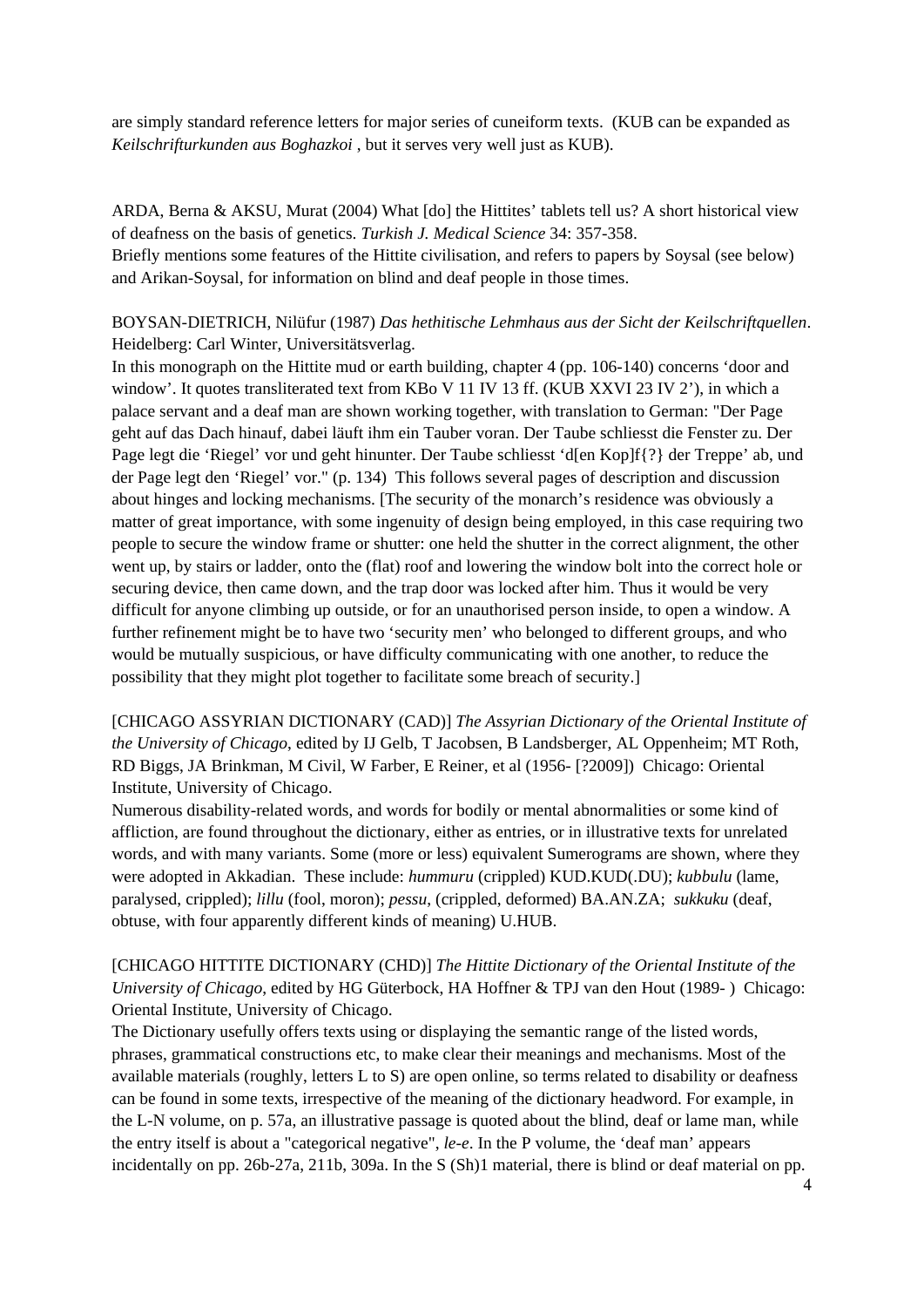55, 65-66, 68, 73-75, 119a, 128a, 141b; and in Sh2, on pp. 217a, 258b. [When the dictionary is complete, some entries specifically on deafness and allied terms may be expected...]

GOEDEGEBUURE, Petra M (2007) "Let only Nesa become populous!", and more philological notes on Old Hittite. In: D Groddek & M Zorman (eds) *Tabularia Hethaeorum: Hethitologische Beiträge Silvin Kosak zum 65. Geburtstag*, 305-312. Wiesbaden: Harrassowitz.

The second item treated here is the purification ritual for the Royal Couple, earlier transliterated and translated to German by OTTEN & SOUCEK 1969 (q.v.), following KBo 17.3, with participation by a deaf man. The relevant parts are translated to English here (pp. 307-308). There is no difference to the deaf man: "But when it dawns, a deaf man and I enter {the royal sleeping quarters} to pick them {the ritual materials} up"; but some points are clarified by Goedegebuure in the curious ceremony, which is intended to remove "woe, pain and worries" from the king and queen, by their symbolic transfer to various ritual materials.

 [The ritual is described 'in the first person' by the chief actor, who does not mention anything that the deaf man does. Elsewhere a deaf man is described as taking part in palace security, i.e. shutting windows, barring the staircase (see BOYSAN-DIETRICH 1987; PUHVEL 1983), as part of a two-man operation. In the present case, the deaf man might have a similar security function, in reverse, i.e. the responsibility to unlock the way into the royal sleeping quarters, at first light, and to conduct the ritual practitioner into the presence of the king and queen. As might be expected, some surviving ancient law codes prescribe close control of the presence of male personnel in the vicinity of females in royal palaces, with severe penalties for infringement. (Water-carriers - one of the occupations of deaf men - are specifically mentioned, possibly because some carriers may have come and gone frequently through the day, carrying skins of water from tanks outside the palace buildings and filling large vessels or basins at various convenient points, or conveying water from such containers to wherever it was needed).]

#### GOETZE, Albrecht (1970) Hittite *shipant-*. *J. Cuneiform Studies* 23 (3) 77-94.

This philological study contains 194 brief translated excerpts illustrating use of different parts of the verb *shipant-* (libate, pour a libation). In one religious ceremony (p.78), "8. The deaf man, [{LU}U.HUB] gives the cup to the king; the king libates. The chief deaf man [GAL U.HUB] libates into the pipe, then performs the sanctifying rite over the king. KUB XX 24 iii 6ff." [Sumerograms have been inserted in these quotations.] Further, "26. The chief deaf man [GAL {LU}U.HUB] gives 2 *t*. vessels of *m*. to the king. The king libates 3 times before the table. X 21 v 15ff." (p. 79) [Location of this second example, X 21 v 15ff., is not shown in the list of passages treated (pp. 93-94); but other scholars cite it as KUB X 21 v 15, or 15-19.] In other examples given by Goetz, where people libate, they are variously specified as: the king (No. 5); a priest (No. 9); the chief of the cup-bearers (13); the palace official  $(19)$ ; the cup-bearer  $(20)$ ; the seer  $(21)$ ; the foreman of the cooks  $(23)$ ; the oeconomos  $(27)$ ; the crown prince  $(28)$ ; the anointed one  $(35)$ ; the sacrificer  $(37)$ ; the oracle priest  $(40)$ ; the woman... in her inner chamber (44); a woman, outdoors (63); the 'Old Woman' (64); the nurse (96). (As the purpose of the excerpts is simply to illustrate the uses and grammatical nuances of *shipant-*, Goetze made no comment on the actors or circumstances).

 [Pouring a libation to a god or gods was evidently a common Hittite religious practice, in whatever parts of the second millennium BC these various excerpts appeared. Yet the examples involving 'deaf men' have some interesting points: (i) The appearance of a "deaf man" together with a "chief deaf man" might be taken to suggest that there was a cadre of deaf men on the palace staff (with the implication of their possible use of sign language among themselves). (ii) Evidence of the involvement of deaf people in religious ceremonies (of hearing people) is rare; (iii) yet the "chief deaf man" is shown apparently performing "the sanctifying rite over the king", a role which one might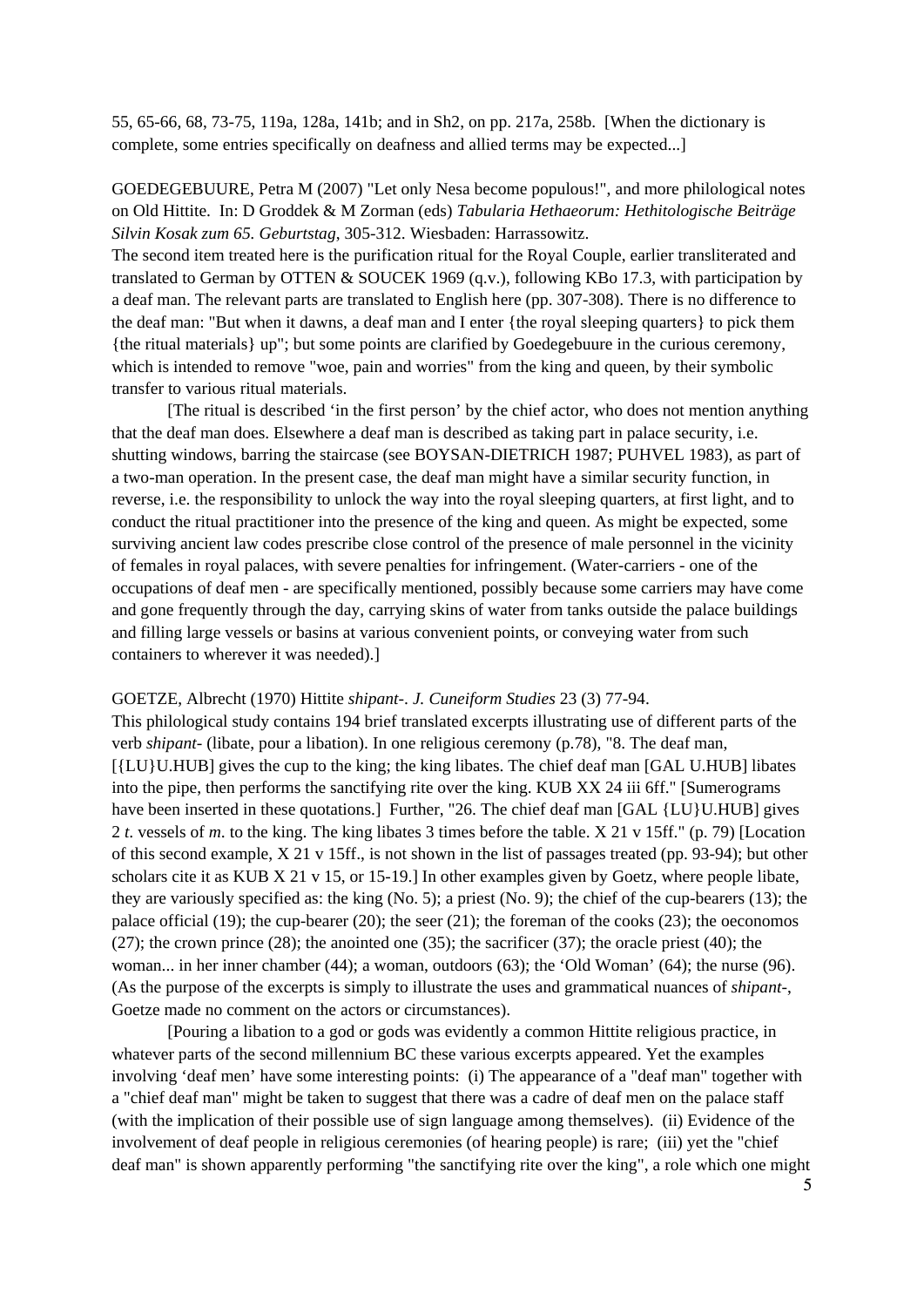expect to be taken by one of the most senior religious officials, or at least a highly respected person, having a right of close access to the monarch. (More than 2500 years later, in late 15th century Istanbul, some of the Ottoman Sultans - who were also titled as Caliph of Islam, the highest ongoing 'role' in that religion - had deaf servants, who in some cases were their closest companions, and who caused sign language to become a medium of communication also among hearing courtiers, with evidence that this practice extended to the close of the Ottoman period c. 1920. Some senior officials also had deaf servants. The principal reason seems to have been that spoken discussion between the sultan and his chief officials could be held with the deaf servants standing by, without secrets quickly being known and disseminated).]

GOETZE A & PEDERSEN H (1934) *Mursilis Sprachlämung: ein Hethitischer text*. Det Kbl. Danske Videnskabernes Selskab, Historisk-filologiske Meddelelser, XXI, 1. [See THURSTON, 2000, below.]

GÜTERBOCK, Hans G (1979) Some stray Boghazköy tablets. In: *Florilegium Anatolicum. Mélanges offerts à Emmanuel Laroche*, 138-144. Paris: Éditions E. de Bocard.

The third tablet here given transliteration, translation and commentary by Güterbock (pp. 142-144) is here titled "A Letter of the Queen to the King", comprising 44 lines, with some damage. It was probably detached from a collection of Hittite letters found on Büyükkale in 1964 (published as KBo XVIII), came to an Ankara dealer, and was seen and copied by H Otten, and later photographed by DI Owen. Lines 29-44 seem to be a kind of additional, explanatory message by a palace official, in which the GAL {LU}U.UHUB "Chief of the deaf men" appears clearly in a damaged section (line 36), then appears again (partly, with damage, line 38) reporting about the supply of part of a provisions order: "Fruit and sesame oil I shall give you, but the sweet(-smelling) oil and linen cloth I shall [take]" (39- 42). Güterbock reviews the 'deaf men' texts known to him (p. 144), supplying one (not listed in GOETZE, or OTTEN, q.v.) in KBo V 11 iv 13-17, where "a 'deaf man' assists the palace attendant in closing up windows and staircase." (See BOYSAN-DIETRICH, above). Güterbock asks himself "Who are these men, and why are they called 'deaf'?", and notes that "Here the 'chief of the deaf men' seems to be in charge of provisions, which fits his role in the festivals." Further, he shows how the Queen's letter and the official's addition would link well with letter KBo XVIII 2, with the sender and recipient probably being Queen Mother Puduhepa and her son King Tudhaliya IV [reigned circa 1237-1209 BC ?].

### HAAS, Volkert, with BAWANYPECK, Daliah (2003) *Materia Magica et Medica Hethitica. Ein Beitrag zur Heilkunde im Alten Orient*, vol. II. Berlin: de Gruyter.

Section 322.4 'Krüppel', has some discussion of Blinder; Tauber (Hittite *duddumiyant*, Sumerogram U.HUB); and Lahmer; in various texts (vol. II, pp. 549-552). [Many other diseases and disorders are indexed.]

## HAZENBOS, Joost (1972) *The Organisation of the Anatolian Local Cults during the Thirteenth Century*. Leiden: Brill.

[The "Thirteenth century" in the title was of course BC, not the Christian Era.] Hazenbos gives transliteration and English translation of some "Cult Inventories", probably collected as part of a royal survey, providing a guide to the local gods, cultic objects and practices, spring or autumn festivals, etc. On p. 35, transliteration of KUB XXV 23, Rev. IV, Left Edge, (a) lines 1 and 3, and (b) line 1 contain {LU}U.HUB, and corresponding translation on p. 40: [Left Edge (a)] "1. Stormgod of the Rain. On the Deaf Man's Tell he stands on a *pashshu*-. [footnote: a kind of elevated or raised structure...] It becomes spring 2. and the Man of the Stormgod [ftn: a kind of priest and magical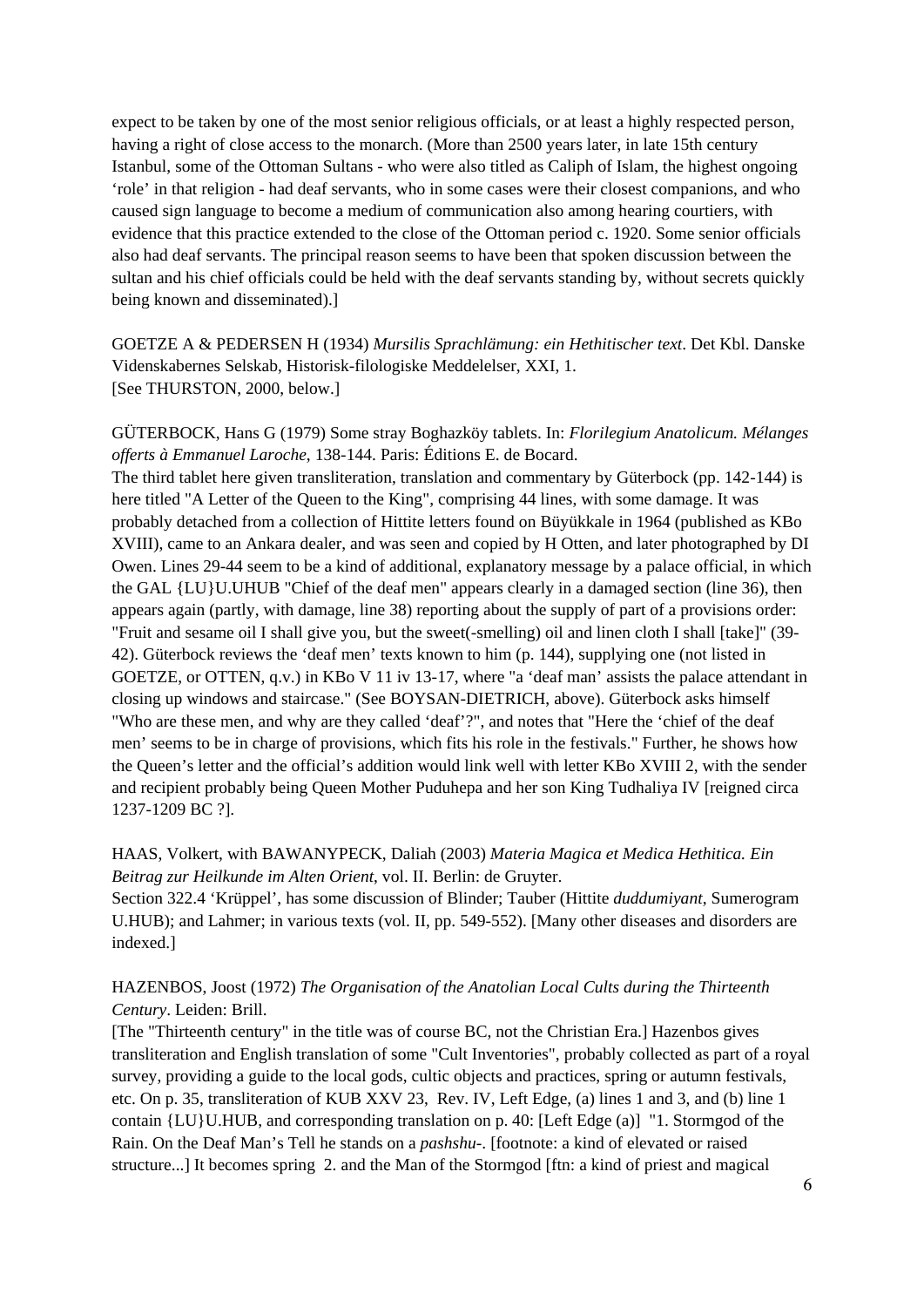expert...] goes down from Hakmish. He carries 3 loaves of bread of an UPNU (and) 1 *haneshshat*( vessel) of beer 3. from his house. The men of the Deaf Man's Tell deliver 1 black sheep 4. and the man of the Stormgod offers it. They slaughter it at the *huuashi* for him. They put down 5. meat, from the raw (and) from the cooked." [Left Edge (b)] 1. "Bread and beer, the men who (are living) around the Deaf Man's Tell, 2. they too deliver (it). [etc.] Glossary, p. 207: {LU}U.HUB "deaf man". This "Deaf Man's Tell" (i.e. mound, or site of earlier occupation), seems to have been the standard name of the location of this particular cult.

HOFFNER, Harry A (1966) Composite nouns, verbs and adjectives in Hittite. *Orientalia* 35: 377-402. On pp. 397-398, Hoffman (partly following H. Ehelolf) discusses structure and possible etymological basis for Hittite words meaning 'deaf' (*duddummi*) and 'blind' (*dashuwant*), mentioning also the Sumerian terms used in Hittite. "The Sumerogram which means 'blind' in Hittite texts is a good example; IGI.NU.GAL literally means 'having no eye'. The Sumerogram for 'deaf', on the other hand is U.HUB, yet a rare example of GESHTUG.NU.GAL does exist at Hattushash KUB XVIII 16 ii 1). The Hittite adjective 'blind' (*dashuwant*) may also fit into this category."

JESTIN, Raymond (1937) Texte religieux hittite (KUB X No. 21). *Revue d'Assyriologie* 34: 45-58. (KUB X.21 v 15f. is the text translated by GOETZE, 1970, see above): "The chief deaf man [GAL {LU}U.HUB] gives 2 *t*. vessels of *m*. to the king..." Doubts had been raised in the 1930s, about the 'deaf man' [U.HUB] who seemed to appear in some Hittite cultic practices. Jestin noted (p. 58) that PA Deimel [1928-1933] *Sumerisches Lexikon*, 318, 67, gave 'Tauber' for U.HUB (Jestin transliterates 'U.GUB', pp. 49, 58]; but thought this was "évidemment impossible à admettre ici", and found it doubtful in other cases also. [A possible alternative explanation was repeated as late as 1980 by Gurney (see annotation to OTTEN, 1971 below); nevertheless, by the late 20th century, scholars had found no other credible meaning for U.HUB, and mostly concluded that deaf people did take part in palace and cultic ceremonies; unless perhaps there was a group of palace functionaries who were nicknamed 'the deaf' (or 'dumb') for some reason now unknown, such as that they were forbidden to speak, or had once been made to wear a helmet that prevented them hearing.]

KLINGER, Jorg (1996) *Untersuchungen zur Rekonstruktion der hattischen Kultschicht*. Studien zu den Boghazköy-Texten, Heft 37. Harrassowitz. xx + 916 pp.

In this massive 'reconstruction' of Hattic / Hittite cultic ceremonies, texts, German translation and commentary, some deaf men (with the Sumerogram U.HUB) appear fleetingly in texts on pp. 544- 545; 596-597; 610 (fragmentary); from passages in *Keilschrifturkunden aus Boghazkoi* (KUB) texts 2.13; 56.45; with comments on pp. 573-574, 605, and reference to the remarks by H OTTEN 1971 (see below).

 [Further Anatolian U.HUB references appear in KUB XX 24 iii 6ff; and X 21 v 15ff (Klinger gives X 21 V 19)] (see GOETZE); and KUB 13.34 + 40.84 I 21; and KBo XIX 128 V.32; V.7 (citing also Bo 2926 II 4ff., Bo 2843 IV 16f.; KUB II 13 I 8f. {X 20 Z.5f.} (see OTTEN); and in KBo V 11 IV 13-17, and a stray letter (see GÜTERBOCK 1979).]

MELCHERT, H Craig (2007) Hittite *huuapp-, huppa(i)-* and *huppiia-*. In: D Groddek & M Zorman (eds) *Tabularia Hethaeorum. Hethitologische Beiträge Silvin Kosak zum 65. geburtsdag*, 513-519. Wiesbaden: Harrassowitz.

Melchert's discussion of the meaning of *huppi* and similar includes KUB 43.30 III 16-17: "*memal shemehunan* {UZU}NIG.G[IG *ANA* UGULA {L/U.MESH}U.HUB *huppi*=*shshi shuhhanz*[*i*] 'they strew groats, *sh*. and liver onto the pile [of the leader] of the deaf men." (p. 516)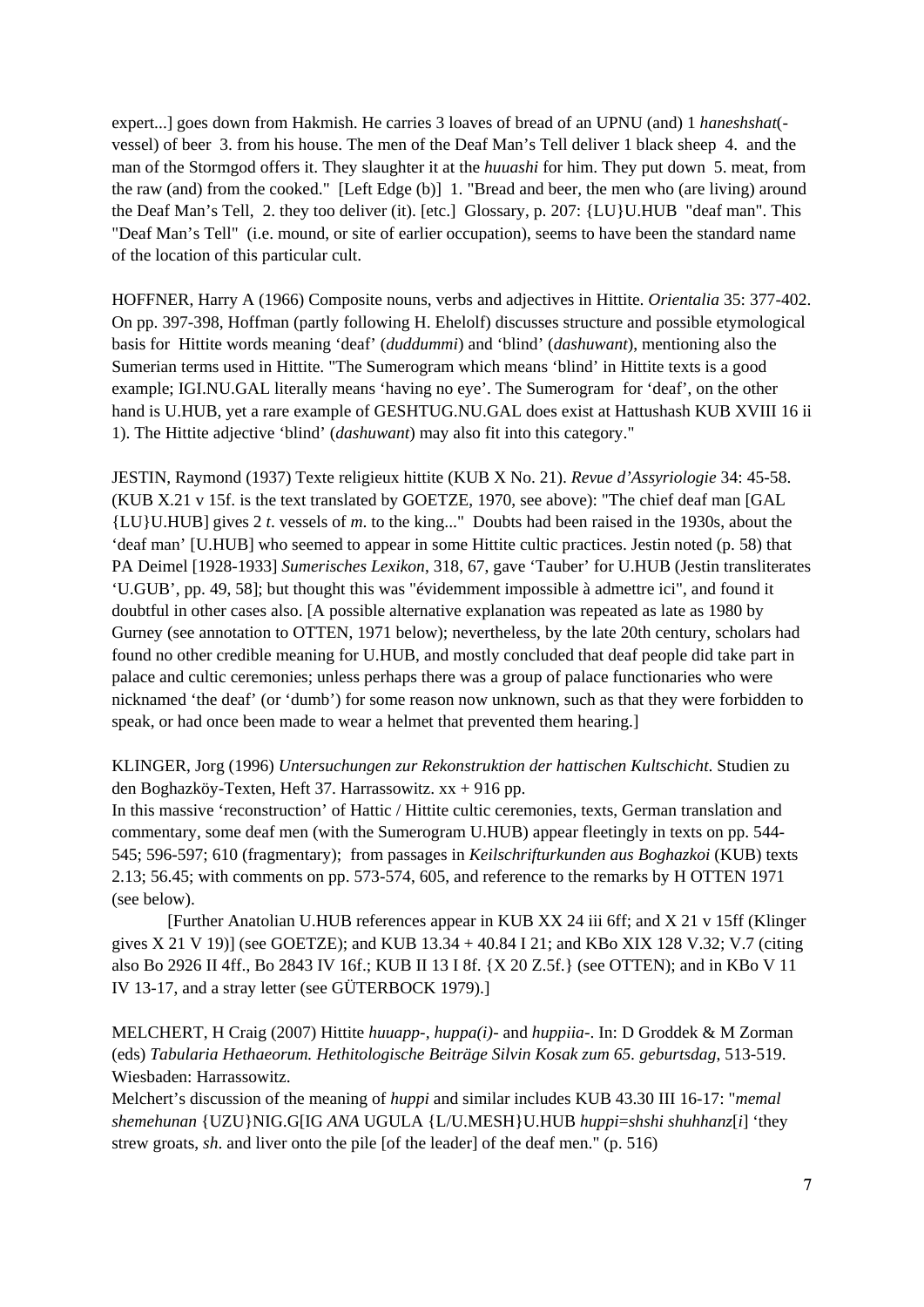## OETTINGER, Norbert (1976) *Die Militärischen Eide der Hethiter*. Studien zu den Bogazköy-Texten, Heft 22. Wiesbaden: Otto Harrassowitz. vii + 138 pp.

A provision for retaining the allegiance of Hittite troops, probably dating from the middle of the second millennium BC, has become known as the 'Soldier's Oath', during which there is supposed to have been a dramatic enactment of the woes that would befall any soldier resiling from his undertaking. Oettinger provides text, introduction, translation of the Hittite document into German, with detailed commentary and apparatus. In verse II of the first Soldier's Oath, wax is melted, salt is strewn, there is grinding of barley, to show that the disloyal soldier would be similarly treated; then women's clothes, a spinning wheel and a mirror are placed to suggest that such a man would turn into a woman (pp. 9-11). Verse III begins with the "eine blinde und taube Frau" being brought in (pp. 12- 13, also pp. 38, 121, 123) ['blind': IGI NU GAL; 'deaf': U.HUB], and the oath-taking soldiers are warned that this could be their fate if they break the oath. (Other versions translate the passage as 'a blind woman and a deaf man' being exhibited as warning examples).

## OTTEN, Heinrich (1971) *Ein Hethitisches Festritual (KBo XIX 128)*. Studien zu den Bogazköy-Texten, Heft 13. Wiesbaden: Harrassowitz.

This description of a Hittite religious festival, probably from the second millennium BC, includes mention of deaf (U.HUB) servants of the King, who appear briefly in Rs. V:32 and VI:7 (pp. 14-17) to sweep the floor, sprinkle water, and provide the King with water for hand-washing. "Die Taub(stumm)en fegen (den Boden), Wasser spritzen sie, dem König bringen sie Hand-Wasser herbei." (p. 15) [It has been suggested that in V 32-33, 'sweep' is not correct; the sense is more "the deaf men flush (and) sprinkle water": PUHVEL 1979, below.] Otten mentions the deaf men's part in Hittite ceremonies in his Commentary (p. 43, see also p. 23), without casting much light on it. [Reviewing Otten's book, OR Gurney, 1975, *Bibliotheca Orientalis* 32 (5/6), p.385, mentioned the "U.HUB ('deaf'?) men", noting a suggestion by Sommer, 1938, *Orientalistische Literaturzeitung* 41: 281, "that the graph U.HUB was a confusion with SAI 2404 (= *kalu* 'lamentation priest' Deimel 213b)". Gurney reiterated the point in 1980, *Bibliotheca Orientalis* 37 (3/4) p. 198; yet after 70 years, it appears that Sommer's suggestion has not found favour.]

## OTTEN H & SOUCEK, Vladimir (1969) *Ein althethitisches Ritual für das Königspaar*. Wiesbaden: Harrassowitz.

[See previous item.] Patched together from various fragments (pp. 3-9), this ancient Hittite ceremony for the Royal Couple includes mention of a deaf man {LU}U.HUB (pp. 38-39). It appears that he accompanies another palace servant, taking early morning (?) food and drink in to the King and Queen. On p. 105 the participation of deaf men in other ritual contexts is noted briefly.

## PECCHIOLI DADDI, Franca (1982) *Mestieri, Professioni e Dignità nell'Anatolia Ittita*. Rome: Edizioni dell'Ateneo.

In this extensive listing of the known occupations of the ancient Hittites, LU.U.HUB "sordo" appears on pp. 572-573, with GAL U.HUB, and UGULA LU{MES} U.HUB "sovrintendente dei sordi", indicating textual locations, connections and details (but without translation to Italian).

PUHVEL, Jaan (1979) Some Hittite etymologies. In: *Florilegium Anatolicum. Mélanges offerts à Emmanuel Laroche*, 297-304. Paris: Éditions E. De Bocard. [See next item.] Mentions KBo XIX 128 v 32-33 "{LU.MESH}U.HUB *sh]anhanzi walar papparsh[a]nz]i* 'the deaf men flush (and) sprinkle water' (p. 299).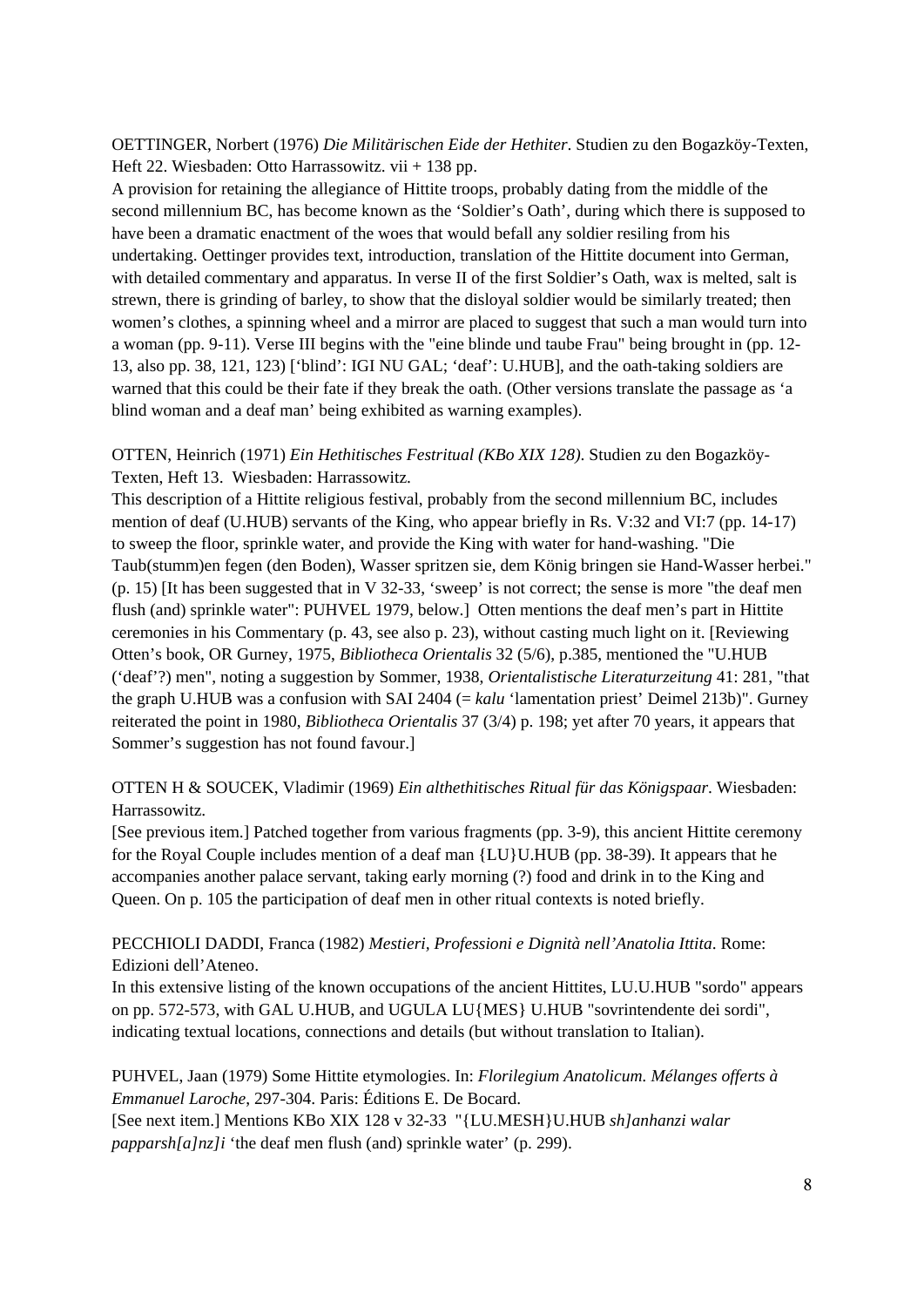PUHVEL J (1983-) *Hittite Etymological Dictionary*, Vols 1/2 & 3 to 7. Berlin: de Gruyter. [Only vols 1/2 and 3 seen.] *Vols 1/2*. Under the entry for "istap(p)-" (p. 471), meaning 'shut', 'close', 'bar' etc, two among the examples given are from KBo V II iv 14 and 16: "the deaf man [{LU}U.HUB] shuts the windows"; "the deaf man bars the staircase". [See BOYSAN-DIETRICH] 1987, who gives detail and context of these phrases, in German. Also GÜTERBOCK 1979, who notes that the deaf man assists another palace functionary to carry out these tasks. This kind of responsibility seems to extend a little the other mentioned tasks, concerned with provision of water for cleansing purposes, and provision (and cooking) of food and drink.] Under "iwar" (p. 499), meaning 'in the manner of' or 'like', the example given is "they shall blind him like a blind man, and make him deaf like a deaf man" (KBo VI 34 iii 7-9).

*Vol. 3*. "**hu(r)uppi-** (c.) a kind of dish or bowl, in plural also a kind of bread, ...KUB...(XLIII 30 III 17 *ANA* UGALA {L/U.MESH}U.HUB *huppi-shshi suhhanz*[*i* 'they pour [them] into the h. of the chief of the deaf'." (p. 407) [See also MELCHERT, above.] "**hu(wa)llis-** 'cone' (of fir, pine or other conifer) ... KBo XI 32 Vs. 22 ... (ibid. 20 {LU}U.HUB {GIS}*irhu(y)az* ME-*i* 'the deaf man takes cones from the basket'). (p. 423)

## RÜSTER, Christel & NEU, Erich (1989) *Hethitisches Zeichenlexikon. Inventar und interpretation der Keilschriftzeichen aus den Bogazköy-Texten*. Studien zu den Bogazköy-Texten, Beiheft 2. Wiesbaden: Harrassowitz.

p. 186, entries for two cuneiform terms having slight visible difference, transliterated {LU}U.HUB (second case without one diacritical), "tauber Mann, Tauber, taub"; and also GAL U.HUB, "Oberster der Tauben", with note below that the {LU}U.HUB entries are from fragmentary sources.

SOYSAL, Yasemin [Arikan] (2001) Hitit din ve sosyal hayatinda {LU/MUNUS}U.HUB "sagir". In: G Wilhelm (ed.) *Akten des IV. Internationalen Kongresses für Hethitologie, Wurzburg, 4.-8. Oktober 1999*, pp. 652-669. Studien zu den Bogazköy-Texten, Band 45. Wiesbaden: Harrassowitz. This contribution in Turkish collects most of the available locations and constructions in which {LU}U.HUB (deaf man) and GAL{LU} U.HUB (chief / supervisor of deaf men) are found, and gives transliteration of them, with translation to Turkish. Soysal lists and briefly discusses the social activities and roles performed by Hittite deaf men, mostly within the cultic ceremonies performed in or near the royal palaces and temples, in the later half of the second millennium BC. [On p. 668, an instance appears of a deaf woman, {MUNUS}U.HUB, in KUB XVIII 40, in what seems to be a sexual offence, i.e. a man and a deaf woman being together, overnight, inside a temple. The text has some gaps; the attempt to read Turkish, using only a Turkish-English dictionary, has much greater gaps! Yet the problematical situation may be trans-culturally comprehensible...]

TAGGAR-COHEN, Ada (2002) The EZEN *pulas* - a Hittite installation rite of a new priest. In light of the installation of the IM Priestess in Emar. *J. Ancient Near Eastern Religions* 2 (1) 127-159. Based on text KUB 17.35 i 17'-37' (CTH 525), among the cult inventories from the reign of Tudhaliya IV, in the late 13th century BC, discussion of the ceremony involves transliteration of further material, among which is KUB 60.152 9 (pp. 143-146). This fragmentary text, relating to a religious ceremony in the city Zuppara (location unknown), includes fleeting mention of LU {MES} U.HUB, the deaf men... (144, 145) The deaf men appear to play a minor, subsidiary part in the ceremony, located at the temple, providing bread, in the presence of the king and priests. [This is one of the few indications of deaf men apparently located outside the capital city.]

THURSTON S (2000) *The Speech Loss of Mursili II. [CTH 486]*. www.hittites.info/translations/ [navigate]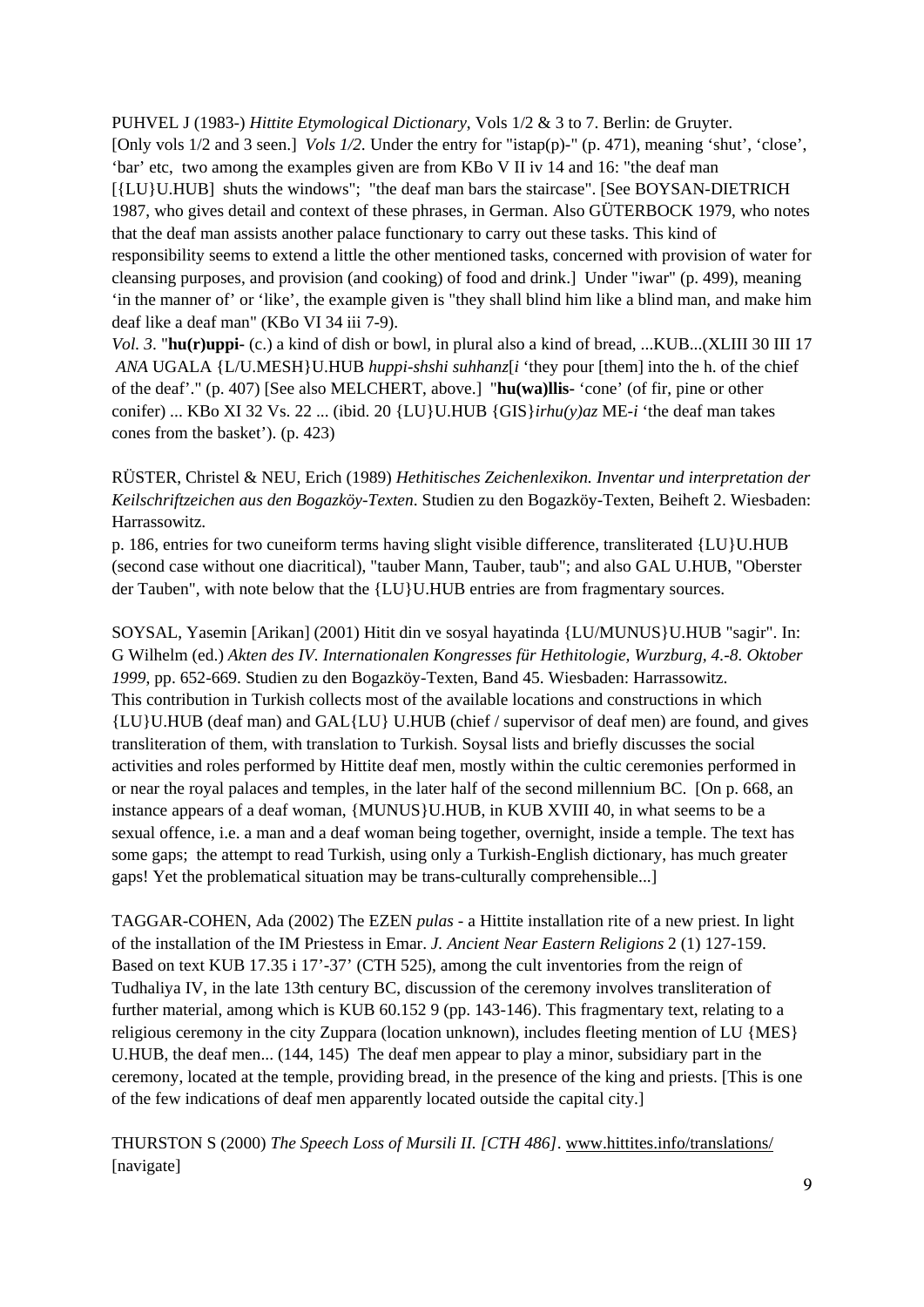Part of a scholarly website by Steve Thurston designed to inform the literate public about Hittite history. The apparent 'stroke', facial paralysis and speech difficulty suffered by Murshili II (reigned c. 1317-1293 BC; son of Shuppiluliuma I) has several paragraphs in the general history pages of this Hittite ruler and his times, and refers more specifically to another page where an English translation is given of the prayer in which he described his symptoms and offered ritual sacrifices. "The Storm God brought a storm and then kept thundering frightfully. I was afraid and speech became scarce in my mouth. The matter went up from me as something small, and I put aside that matter entirely. As the years came and went, it came about that that matter began appearing to me in dreams. The hand of a god reached out to me in a dream and my mouth went to one side." (The religious ceremonies followed, in which efforts were made to transfer the ailment to 'a substitute ox'). [This is referenced to the Hittite text "*Mursilis Sprachlähmung*" edited by GOETZE & PEDERSEN, q.v.] Earlier in his reign (under "The Conquest of Arzawa"), Murshilis II and his troops witnessed a thunderbolt hurled by the Storm God, which passed them and "struck the land of Arzawa. It struck Uhha-ziti's (capital) city of Apasha. It settled in Uhaa-ziti's knees, and he became ill. (10 Year Annals, para. 17)" The weakness in Uhha-ziti's knees prevented him from leading his troops in defence of his land.

## **4.0 SAMPLING HITTITE SIGNS & SIGNALS**

At present, no Hittite references have been found to deaf people using gestures, sign language, or other body signals. However, even a casual search indicates that meaningful signals and gestures were in use in the Hittite palace and religious ceremonies. A few such examples are listed below. Given that deaf men were playing their roles under a 'chief deaf man', it would be reasonable to infer that regular communication must have taken place between the chief and the men under his leadership, and probably between the men themselves, whether on duty or off duty. In such situations, where deaf people are regularly in one another's company, an increasingly elaborate sign language normally develops. These men were sometimes participants, working in the buildings and ceremonies in which the examples below show a variety of meaningful signs and gestures being used by hearing people. It is difficult to imagine that the deaf men did not also use some signs and gestures in public, with hearing people, at least at a sub-linguistic level.

ARIKAN, Yasemin (2007) An official in Hittite cult: {LU} tazelli-. In: D Groddek & M Zorman (eds) *Tabularia Hethaeorum: Hethitologische Beiträge Silvin Kosak zum 65. Geburtstag*, 33-58. Wiesbaden: Harrassowitz.

In KBo 30.155 I, on the ceremony of the hunter's bag, "The *hamena*-man gives the priest a signal with (his) eyes. The priest, (and) the *tazzelli*-priest bow." (p. 52)

[CHICAGO HITTITE DICTIONARY (CHD)] *The Hittite Dictionary of the Oriental Institute of the University of Chicago*, edited by HG Güterbock, HA Hoffner & TPJ van den Hout (1989- ) Chicago: Oriental Institute, University of Chicago.

In the 'P' volume, the following phrases occur, from Hittite texts: "the king gives a signal to the guard" (p. 145); "The king ge[stures] with his eyes to the cupbearer 'of squatting'" (p. 190); "With a wing, he seats them, the king and queen (i.e. he signals them to sit down)" [apparently writing about an unspecified bird, having a part in a ceremony] (p. 199); "the chief of the bodyguards gives a signal with his spear" (p. 354). The 'S' volume has many more examples, e.g. on pp. 19, 54, 66, 74-75, 125, 169, 181, as appears by searching for 'sign', 'gesture', 'hand' etc, in the electronic version.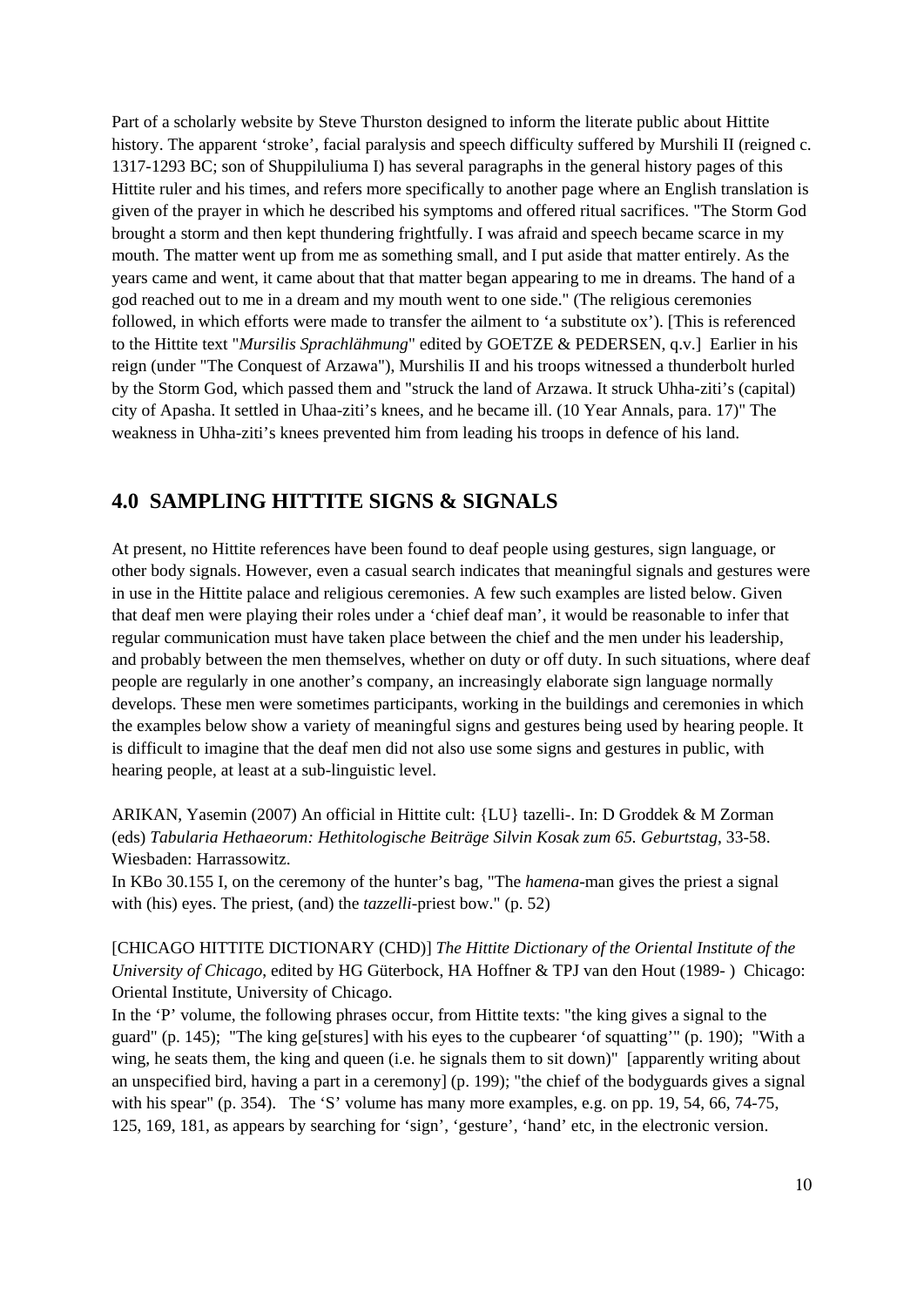HOFFNER, Harry (1997) *The Laws of the Hittites: a critical edition*. Leiden: Brill.

"For this reason it is at least worth considering if the blow was not part of corporal punishment, but a gesture with some legal significance: striking the spear on its hand-guard or something similar. This archaic gesture was then subsequently eliminated, perhaps because its significance was no longer understood." (p. 198)

HOUWINK Ten CATE, Philo HJ (1987) The sun god of heaven. The assembly of gods and the Hittite king. In: D van der Plas (ed) *Effigies Dei. Essays on the History of Religions*, 13-34. Leiden: Brill.

On p. 13 is a divine figure "clad in the togalike attire of a Hittite King carrying the lituus, held down in his right [hand], and making a 'speaking gesture' with his left hand."

KITTS, Margo (2005) *Sanctified violence in Homeric society*. Cambridge University Press. "In the Hittite 'Apology of Hattusilis', for instance, taking by the hand appears to be both a guiding gesture and a gesture of solidarity when Hattusilis claims, 'In the hand of Ishtar, my lady, I saw prosperity. My lady Ishtar took me by the hand. She led me along." (p. 79; also see ftn 72).

WRIGHT, David P (1986) The gesture of hand placement in the Hebrew Bible and in Hittite literature. *J. American Oriental Society* 106 (3) 433-446.

The Hittite material runs from p. 439b to p. 446, and quotes a good number of examples in transliteration and English translation. The focus is on a gesture of placing the hand on the item that is to be sacrificed, identifying its possession ("this is mine") with the person placing the hand, before the priest actually carries out the sacrifice, e.g. "The AZU-priests hold forth to the king three sour loaves; the king places the hand (on them)" [*StBoT* 13 i 21] (Wright, 440b). In a birth ritual, the heavily pregnant woman "puts forth her hand on the birthstool"; or if she were ritually impure, and keeping her distance, "she puts forth her hand toward the birthstool" (p. 441a). "Hand placement attributes the offering and offering act to the offerer", even though some other person actually enacts the rite. (p. 443b).

# **5.0 DEAF PEOPLE & SIGN IN THE MIDDLE EAST, 23rd Century BC to 1400 CE**

These items are listed in approximate date order, starting with the oldest.

## **23rd century BC ?**

FRAYNE, Douglas (1993) *Sargonic and Gutian Periods (2334-2113 BC)*. Volume 2, of *The Royal Inscriptions of Mesopotamia*. Toronto: University of Toronto Press.

[Considerable detail is given below, to indicate that the suggested identification of a deaf woman in the Royal Inscriptions text, while possibly accurate, seems to have a number of unresolved aspects.] On p. 175, Frayne translates an inscription, collated from a published photograph of a seal that appears to depict princess Tutanapshum (daughter of King Naram-Sin, 2260-2223 BC), seated, with a servant woman, presumably Aman-Eshtar, standing before her. For the woman standing, the suggested English translation (lines 3-5) is: "Aman-Ashtar, the deaf lady, the *prattler*, (is) her female servant." Frayne gives two lexical references for the Sumerian U.HUB, equivalent to Akkadian, *suuk-ku* 'deaf' ('Materials for the Sumerian Lexicon' vol. XII, ed. M Civil et al, Rome, 1969, p. 142; cf. Von Soden, *Akkadisches Handwörterbuch*, II: 1055-56, *sukkuku* and U.HUB; and in greater detail, the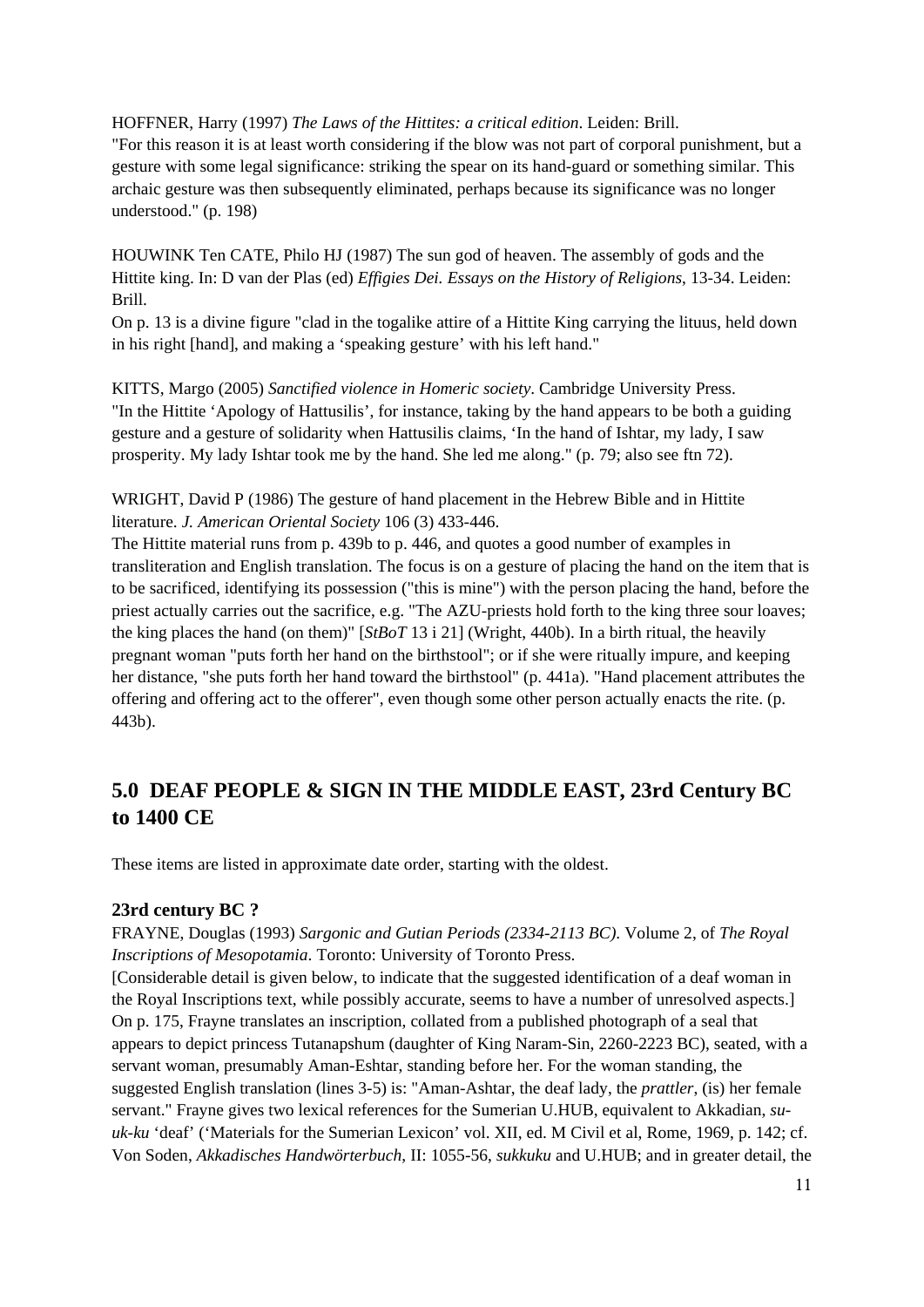'Chicago *Assyrian Dictionary*' 15: 362b-363b). To make 'prattler', *sa-bi-ri-im* is taken as a part of  $sabaru(m)$ , 'to be voluble, to prattle'. [Diacriticals in several quoted words are omitted here.] Unfortunately, the location of the seal itself is no longer known.

 [Several details of scene and inscription have been interpreted differently by various authors. Some (including Frayne) suggest that Aman-Eshtar is offering a small harp-like instrument to the princess, while another view is that a 'thread-spinning' apparatus is being worked (WH Ward, 1910, *Seal Cylinders of Western Asia*, Carnegie Institution of Washington, p.81). Photograph of the seal appeared in CJ Ball, 1899, *Light from the East*, p.153; also in D Collon, 1987, *First Impressions*, British Museum, p.126 (no. 530), brief comments p.125, with date c. 2225 BC, (but see # below); and the same (enlarged from CJ Ball) in Aage Westenholz & Joachim Oelsner, 1983, Zu den Weihplattenfragmenten der Hilprecht-Sammlung Jena, *Altorientalsiche Forschungen* 10: 209-216, on p.215. A sketch from the photo, in Ward, p.81, retains details that might distinguish the nature of the apparatus in the servant's hands, though the sketch diminishes the hands and feet of both women depicted. In a drawing by S Beaulieu, "after Frayne 1993: cover illustration", on p.3 of J Stuckey, Nin-shata-pada... *MatriFocus* 7-1, www.matrifocus.com/SAM07/spotlight.htm (downloaded 25 Mar 2008), the apparatus has significant differences from that shown in the photo published by Ball and by Collon.]

 [For the inscription, a slightly different transliteration and translation is given by Westenholz & Oelsner, who do not translate U.HUB (they give the MSL XII lexicon reference, but not the 'deaf' equivalent on p.142; and seem to be thinking of a possible occupational designator or personal name for Aman-Eshtar. An early ruler of Kish bore the name *Uhub*, but it hardly seems common). The *sa-at Za-bi-ri-im* (Frayne) becomes "die (Angehörige / Abhängige) des Zabirum", "belonging to, or dependent on, Zabirum". Yet the use of U.HUB for 'deaf' seems to be accepted as a Sumerian term, used also more widely (e.g. in Hittite, see GOETZE 1971, pp. 78-79, also in a context of palace servants). The modest quantity of scholarly literature making reference to the seal of Aman-Eshtar (- Ashtar, -Ishtar) is almost entirely preoccupied with the identification of Tuta-napshum and details of her life -- the female servant is an incidental. If she were in fact deaf or hearing impaired, Aman-Eshtar might have been found a job at court as a relative or dependent of some other functionary, 'Zabirum'. If the relevant word is in fact related to  $sabaru(m)$ , it might be a reference to 'indistinct' speech, babble', as by someone losing much of their hearing in early childhood, rather than 'prattle' in the sense of an adult domestic who chatters continually without saying anything of significance. An alternative use of U.HUB, to mean 'stupidity, ignorance', might better accommodate 'silly prattling'.] # A further anomaly is that Collon, p.125, describes the photographed seal no. 530, as having the inscription "*Naram-Sin, king of the Four Quarters: Tutanapshum, 'entum'-priestess of Enlil, your daughter*." The detailed work by Frayne, pp. 122-124, shows those words as one of three other known inscriptions of Tuta-napshum, quite distinct from the seal inscription.]

#### **13th-12th Centuries BC**

GARDINER AH (1911, reprint 1964) *Egyptian Hieratic Texts, transcribed, translated and annotated. Series I: Literary Texts of the New Kingdom*. Hildesheim: Georg Olms.

An early suggestion of signed or gestural language appears in a series of Egyptian magisterial admonitions to an idle schoolboy or clerk: "Thou art one who is deaf and does not hear, to whom men make (signs) with the hand", in the Papyrus Koller, "dated approximately to the end of the 19th Dynasty" or around 1200 BC (pp. 35-39, 84-86). [Another translation makes the admonition slightly more positive, without appreciable change to the sign or gesture reference: "But thou art not one that is deaf, that cannot hear, and one speaketh unto him with the hand" (Erman A, 1927, *The Literature of the Ancient Egyptians*, transl. AM Blackman, London: Methuen, p.292). Aylward Blackman,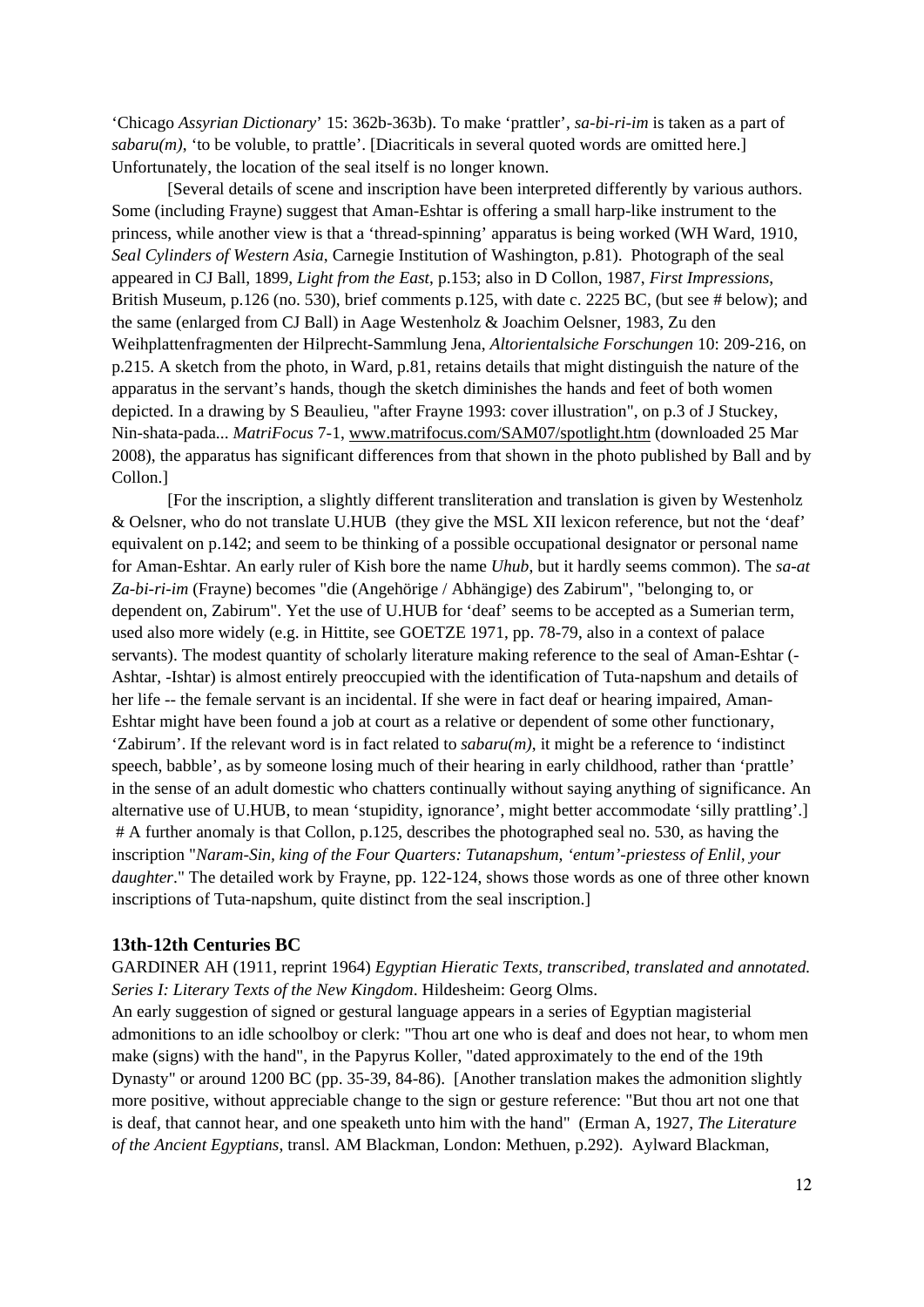translating Professor Erman's work, stated (p. v) that his renderings of the Egyptian texts had "in every instance been made directly from the Egyptian, though strictly in accordance with Professor Erman's interpretation, as set forth in his own German translations."] Metaphorical references to deafness were not uncommon in various Egyptian periods, e.g. "he that can hear is deaf", or "plays the deaf man" i.e. chooses not to hear (Erman, pp. 122, 218; cf. pp. 124, 130, 232, 235).

 In his introduction to *Die Literatur der Aegypter*, Professor Erman remarked (Blackman's translation, p. xlii) on the variety of possible interpretations resulting from the omission of vowels from the writing and corruption of the textual sources. He demonstrated this with the word for 'hear': "*Szm* can just as well mean "to hear," as "hears," or "is heard," "may hear," "hearing," "heard," etc., and we are thrown back on guessing from the context what form is meant in the case in question." The choice of example may have been fortuitous, but more likely based on a complicated passage from the 'Instruction of Ptahhotep', that plays on the word "to hear" (Erman, p. 64). Three different hieroglyphic representations of words for 'deaf' or 'deaf person' can readily be located in the Koller text and parallels as given by Gardiner (1964), p. 74 (line 10); pp. 84; 86 (lines 15/16; lines 1/2); and pp. 86 (lines 3/4), using the *Dictionary of Late Egyptian* (Lesko & Lesko, 1982 - 1990, vol. III: p. 92; IV: 136; and III: 82, respectively. See also *Ibid.* II: 88; III: 81. The complexities of possible meanings, around speech, hearing and deafness, are illustrated in a word study by William Ward (1969) The Semitic root *HWY* in Ugaritic and derived stems in Egyptian, *J. Near Eastern Studies* 28: 265-267. Ward compared roots of words in several regional languages and suggested a different meaning in the above-cited 'idle student' passage (p. 267).

 The reference to sign or gesture communication in the text cited (and a parallel text) should also be approached with caution. The German-Egyptian index (in vol. VI) to *Wörterbuch der Aegyptischen Sprache* (Erman & Grapow, edn 1982- ) does show under "Zeichen" (sign, signal, indication, mark, etc) two apparent locations for "Zeichen geben mit d. Hand", one being the Koller 2, 5 reference (and parallel in Anastasi IV, 2, 7); and a variety of examples of "zeichen, figur, gestalt" (vol. V, 239-240). [The rather dismissive context, and the slightly equivocal translations offered, do not suggest that a formal sign language was in use, but more likely the informal gestures and mime commonly used for simple communication between deaf and hearing people, in the absence of a commonly understood more formal sign system. It might yet become possible for language experts to build a credible case for the existence, and some public awareness, of a formal sign language used by deaf people in ancient Egypt, employing various kinds of evidence; but no such case seems to have been published yet.]

#### **12th century & 8th century BC**

HARPER, Robert F (1904) Babylonian and Assyrian imprecations. *The Biblical World* 24 (1) 26-30. Among the later imprecatory inscriptions, one of the time of Nebuchadrezzar I (c. 1140 BC) calls for comprehensive ills and woes on any person who tries to damage the inscription, "or who employs a fool, a deaf man, a blind man, or a knave to destroy this tablet with a stone, or to burn it in the fire, or to cast it in the river or to hide it in a field where it cannot be found." A similar fate is wished on anyone in the reign of Merodachbaladan, King of Babylon (721-710 BC) who persuades "an enemy, a deaf person, a fool, a blockhead, a short-sighted (?) ignorant person, a knave" or similar, to damage or remove a tablet.

#### **7th Century BC**

FREEDMAN, Sally M (1998) *If a City is Set on a Height. The Akkadian Omen Series* Summa Alu ina Mele Sakin. *Volume 1: Tablets 1-21*. Philadelphia.

The *Summa Alu* omens seem to have accumulated over a period of more than 1,500 years, with the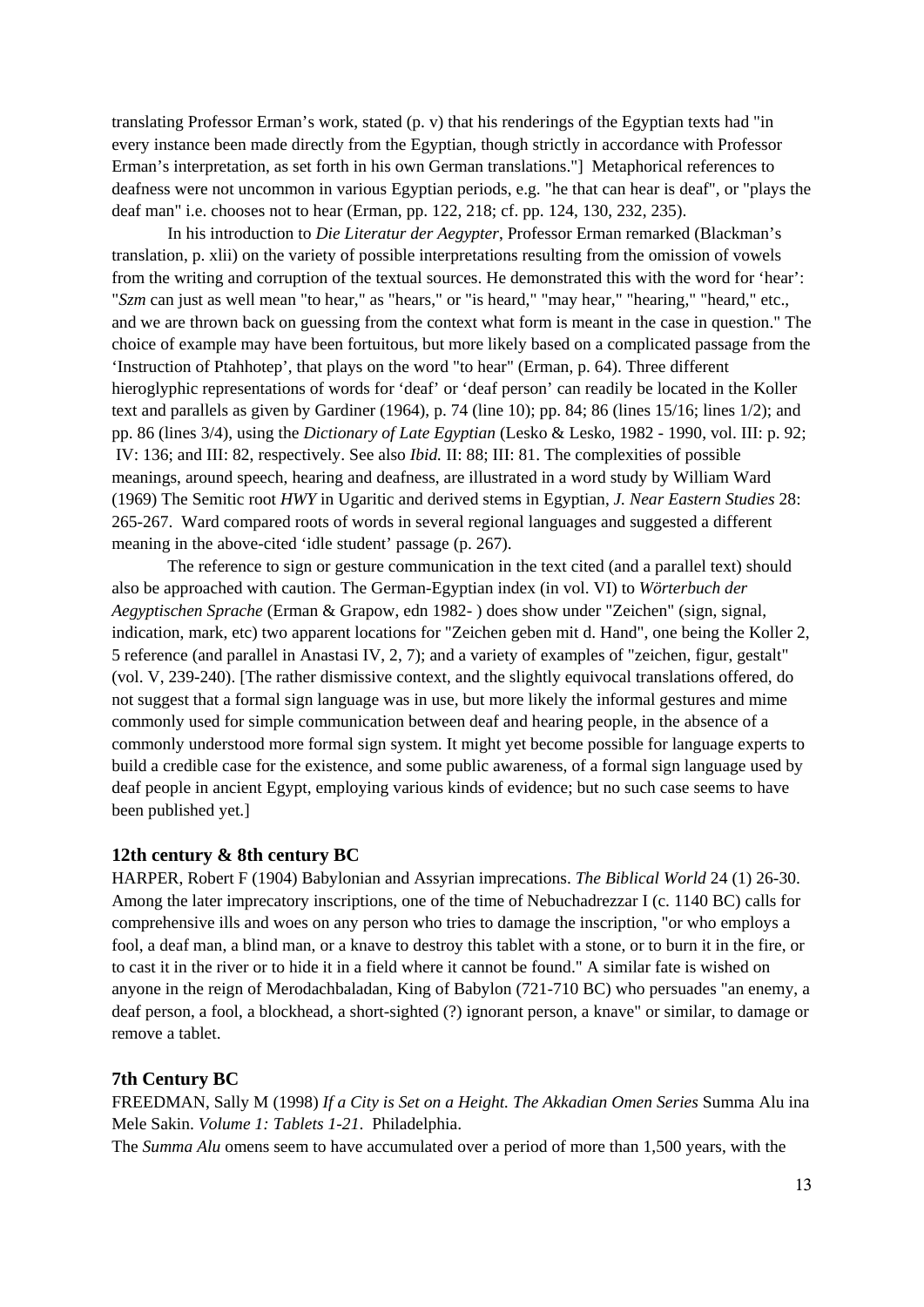majority of available tablets dating to the 7th century BC (pp. 13-14). A series of omens about citydwellers with impairments or abnormalities, has the pattern: 'If X-Y *are numerous in a city, that city will be* happy / in trouble / in dispersal/ abandonment' "86. If lame women are numerous in a city, [that] city will be happy." On the same pattern, "87. If idiots ... happy. 90. If wise men ... abandonment 91. If men with warts ... dispersal. 94. If deaf [U.HUB] men ... happy. 95. If blind men ... trouble. 98. If cripples ... trouble. 99 If disabled men ... dispersal." (p. 33) [It is not clear whether any real experience or logic is present in these predictions. On the face of it, deaf men seem to be regarded as a lucky omen.]

#### **5th Century BC ?**

GINZBERG, Louis (1909-1959, reprinted 1968) *The Legends of the Jews.* Translated from German, by H Szold. Philadelphia: Jewish Publication Society of America. 7 volumes.

Volume IV: 382-383 (and notes in volume VI: 458-459) tells a story from the Jewish community living in exile in Persia. Among them was the nobleman Mordecai, whose niece Esther reportedly became the wife of King Ahasuerus (probably Xerxes I, reigned 486-465 BC). Of Mordecai it is written that he "knew the language of the deaf mutes." Two examples are given in which Mordecai correctly interpreted important signed (or at least gestural) messages by deaf people. The Book of Esther may have achieved written form in the 2nd or 3rd century BC. The legend concerning Mordecai is hard to date. Lending possible support to signed communication, though by its nature, undated, is the apocryphal story of Moses praying for Judah, in Ginzberg vol. III, p.456:

 "The sin for which Moses asked God to forgive Judah was that he never redeemed his promise to bring Benjamin back to his father [Jacob] ... But as soon as Moses prayed to God, saying, 'Hear, Lord, the voice of Judah,' the bones joined together once more, but [Judah's] sin was not quite forgiven, for he was not yet admitted to the heavenly academy. Therefore Moses continued to pray: 'Bring him in unto his people,' and he was admitted. It did not, indeed, benefit him, for in punishment of his sin, God brought it to pass that he could not follow the discussion of the scholars in heaven, much less take part in them, whereupon Moses prayed: **'Let his hands be sufficient for him,' and [then] he no longer sat as one dumb in the heavenly academy**. [Emphasis added.] But still his sin was not quite forgiven, for Judah could not succeed in being victorious in the disputes of the learned, hence Moses prayed, 'And Thou shalt be an help against his adversaries.' It was only then that Judah's sin was quite forgiven, and that he succeeded in disputes with his antagonists in the heavenly academy."

 Notes to this story (Vol. VI, p.155, no. 922, give several references, including Baba Kamma 916. The latter, in *The Babylonian Talmud*, vol. I, Seder Nezikin transl. I Epstein, 1935, Soncino, p.534, gives much the same story, with the prayer of Moses being "His hands shall contend for him!", a reference to the *Torah,* Deuteronomy 33: 7, a text that in fact underlies each successive part of Judah's rehabilitation. [That reference is a verse in which the phrase under scrutiny yields many variations: The New Jewish Publication Society (1985) gives alternatives: i. "Though his own hands strive for him"; ii. "Make his hands strong for him". The Soncino, ed JH Hertz (1952) repeats the earlier Epstein: "His hands shall contend for him". The New English Bible (1972) makes the Lord the subject: "thou whose hands fight for him"; the New International Version (ed. Kohlenberger, 1979): "With his own hands he defends his cause". The Septuagint, "hai cheires autou diakrinousin autO" (final omega with iota subscript), is perhaps where some translators take the idea of hands that 'contend for him', more assertively than hands which are 'sufficient' (the Hebrew is 'rab') for him. It is certainly unlikely that the original Deuteronomy meaning had anything to do with using hands for communication. Yet the later legend pictures Judah struggling to be admitted to the heavenly academy of sages; and once there, he understands nothing and is "as one dumb" -- until his hands are made to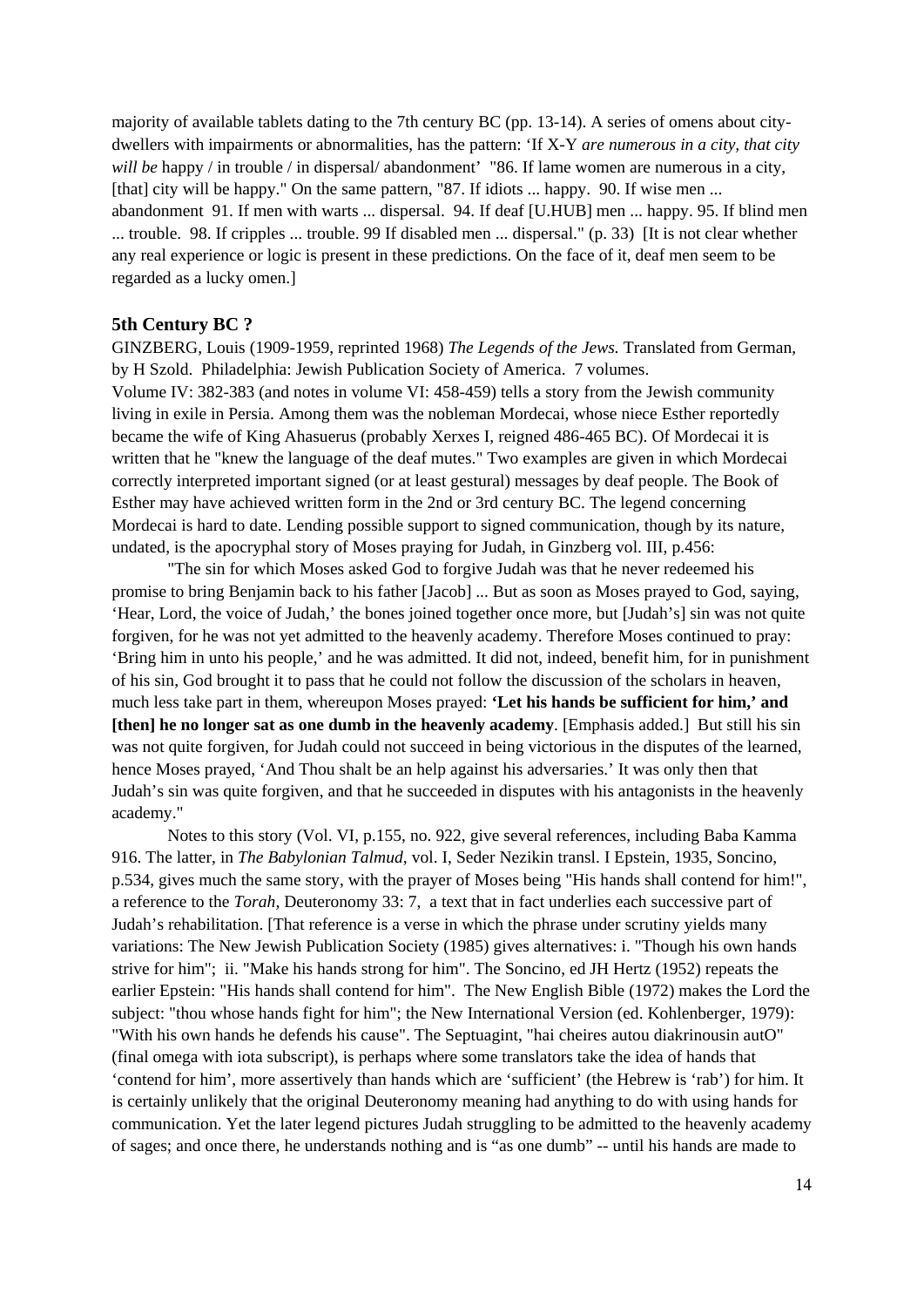work for him, and then he is no longer dumb. A Qur'anic text (36: 65) takes up a similar idea, in a Day of Judgement, when the ungodly will be bereft of words, but their hands will speak, and their feet will bear witness, to all that they have done.]

 Ginzberg also relates a story of Dan, one of Judah's brothers, who had a deaf son, Hushim (*Legends*, II: 38-39; 106). When the sons of Jacob brought their father's remains back from Egypt, to bury them in Canaan, and their uncle Esau raised a problem and delayed the burial, Hushim demanded to know why there was a delay, because he had not heard the debate that was going on. When it was explained to him, he was indignant, and hit uncle Esau with a club, killing him (II: 153-154). [But a different version has Esau being killed by Judah, VI: 371-372.]

#### **circa 530 BC to 70 CE**

FALK, Ze'ev W (1972, 1978) *Introduction to Jewish Law of the Second Commonwealth*. 2 volumes. Leiden: Brill.

The 'Second Commonwealth' of the Jews in Palestine is normally understood to date approximately from 530 BC to 70 CE. Some parts of the legal code concerned deaf people. Part I has a few passing references, e.g. p. 29, "He who sets fire by the hand of a deaf-mute, an imbecile or a minor...", [i.e. who takes advantage of the legal non-liability of people in these categories;] also p. 100; and pp. 123 (legal incapacity of "deaf-mutes, lunatics and minors" to testify in court). Part II has more detail on the legal capacities of "Deaf-mutes, Idiots and Minors" (pp. 256-261), and suggests a progressive removal of the legal 'disability' under which they suffered. Thus, "A deaf-mute may communicate by signs and be communicated with by signs ... in matters concerned with movable property. (M Gittin V 7)".

#### **1st Century CE**

HUSSELMAN, Elinor M; BOAK, Arthur ER; & EDGERTON, William F (1944) *Michigan Papyri, Volume V, Papyri from Tebtunis, Part II*. Ann Arbor: University of Michigan Press. Amidst many papyri transcriptions (with translations from Greek to English) at Tebtunis, Egypt, detailing land deals, tax payments, division of property, etc, a few incidental details show people with disability or deafness. Document 293, the sale of a house and courtyard, some time in the 1st century CE (pp. 202-204), located the property precisely: "The neighbours are on the south, the house of Apynchis, son of Apynchis, on the north the house and court of Apynchis, the so-called deaf mute, [(*Greek*) "*borra 'Apunchis kophEs legomenEs oikia kai aulE*"] on the west the house of Leontiskos, on the east the royal road." Footnote 4: "*'Apunchis kophEs legomenEs*": *'Apunchis* does not occur elsewhere as a woman's name, but *Punchis* is found as a feminine form in P.Tebt.I, 164, 7." [The householder on the north side thus seems to have been a deaf woman, one of extremely few recorded in antiquity with a name, place and approximate date.]

#### **1st Century CE**

## ABRAMS, Judith Z (1998) *Judaism and Disability: portrayals in ancient texts from the Tanach through the Bavli*. Washington DC: Gallaudet University Press.

This detailed review of disability and deafness in early texts of Judaism includes discussion on people with serious impairments of hearing, speech and cognition. They were often bracketed, together with minors, as a category of people who could not participate in obeying some parts of Jewish law that required a depth of understanding, and conscious choice, and verbal affirmation. Nevertheless an example was discussed in the literature of the 1st century, concerning the sons [or some suggest the nephews] of Rabbi Yohanan ben Gudgada. They were deaf (*chershim*, plural of *cheresh*), yet had made good progress in studies and understanding of the law, and had a position of considerable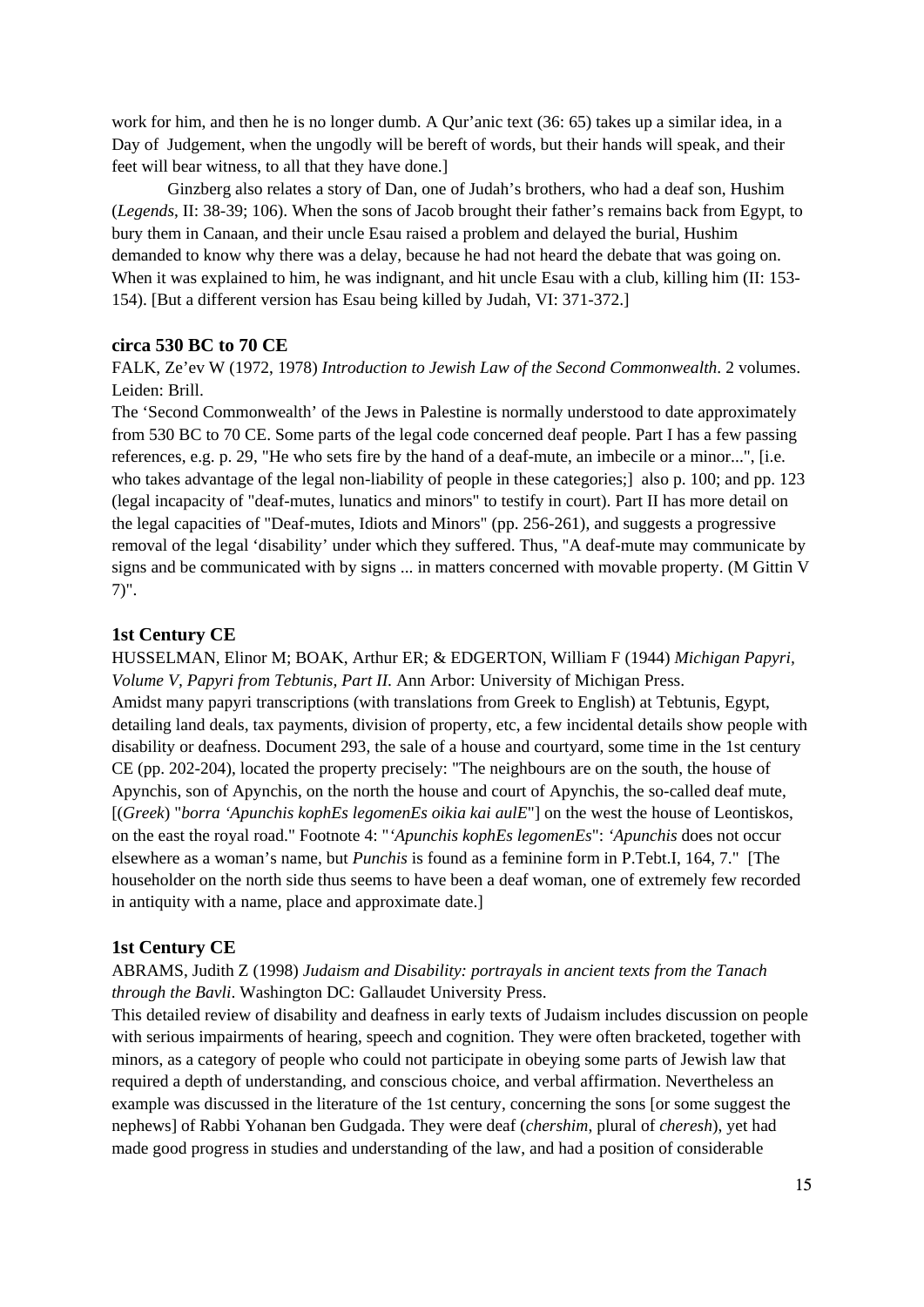responsibility in supervising the preparation of ritually correct foods in the temple at Jerusalem. Their situation was often cited as a reason why the law should have a broader interpretation, since they gave evidence of a depth of understanding, and this was recognised by their having been entrusted with a high responsibility (pp. 168-176). [The deaf relatives of Yohanan ben Gudgada can also be seen as having some direct parallels with the deaf men preparing and serving food used in religious rituals in the Hittite temples, more than a thousand years earlier.]

#### **382 CE**

GREGORY of Nazianzus. *Saint Grégoire de Nazianze. Lettres*, vol. II, ed. and transl. P Gallay (1967). Paris: Société d'Édition "Les Belles Lettres".

[Gregory was briefly Bishop of Constantinople, but resigned in 381 and left for his home town of Nazianzus. He made a vow of silence during the 50 days of Lent, 382. During this period he visited a religious community at Lamis, and communicated with signs and gestures, which apparently some of the monks did not appreciate. He wrote several short letters in Greek (II: pp. 5-11) discussing this visit, including one to his cousin, Eulalios, whom he had visited at Lamis.]

 No. CXVI. "A Eulalios. Lamis a été pour moi un lieu de silence et d'entrainement à la philosophie; mais si j'ai contemplé ce lieu en me taisant, je désire aussi le voir en parlant, afin de satisfaire mon affection pour les frères et de me justifier du reproche de taciturnité devant vous, mauvais interprètes de mes signes de tête [*Gk*. *neumatOn*]."

 [E Venables (1880) Eulalius, in W Smith & H Wace (eds) *A Dictionary of Christian Biography*, vol. II, London, suggests that, during the visit, Gregory's "sighs [*sic*] and gestures were so correctly interpreted by Eulalius that the visit was one of great mutual edification." Venables may have had some further ancient source for this; or perhaps was simply using his imagination.

#### **3rd to 7th centuries CE**

AL-JAHIZ [attributed]. *Le livre de la couronne. Kitab at-Taj (fi ahlaq al-muluk)*, translated by Charles PELLAT (1954) Paris: Société d'Édition "Les Belles Lettres".

pp. 46-47. The Sassanian monarchs (reigned c. 224-636 CE in Mesopotamia) had the custom of silence at mealtimes, and if they needed to communicate their wishes they used signs and gestures instead of speaking (cf pp. 50, 56, 81, 83, 85, 106, 118). Monarchs also maintained their status and dignity by not being seen by their courtiers, particularly when engaging in amusements (49-50). The 'third rank' of people at court were entertainers, i.e. clowns, jugglers, tumblers, comics and musicians. However, these were not to be drawn from among people of humble origin, the weak or disabled, giants or dwarfs, deformed people, or others of low class (52-53).

#### **550 to 650 CE**

CRUM WE & BELL HI (1922) *Wadi Sarga. Coptic and Greek texts from the excavations undertaken by the Byzantine Research Account*. Hauniae: Gyldendalske Boghandel-Nordisk forlag. Excavations in 1913-1914 at the religious settlement at Wadi Sarga, some 15 miles south of Assyut, Egypt, found many ostraca and papyrus or parchment fragments of minor texts in Greek or Coptic, dating from the early 5th to early 7th century (pp. 5, 16, 29). Many of the ostraca, which can be dated between 550 and 650 CE (p. 16), are a kind of waybill, carried by the delivery man and handed over when he made delivery (p. 163). Several were written by a clerk named Horus, and one of these mentions "Enoch the Deaf" [EnOch p-kour] (p. 158, no. 207), as the person delivering a consignment of barley and wheat, on the 26th day of the month Mesore. Enoch was a fairly common name among Coptic Christians of the period - Crum & Bell index other ostraca bearing names such as Enoch the builder, brother Enoch, Apa Enoch, Enoch the steward, Enoch the less, Enoch the camel-driver; so it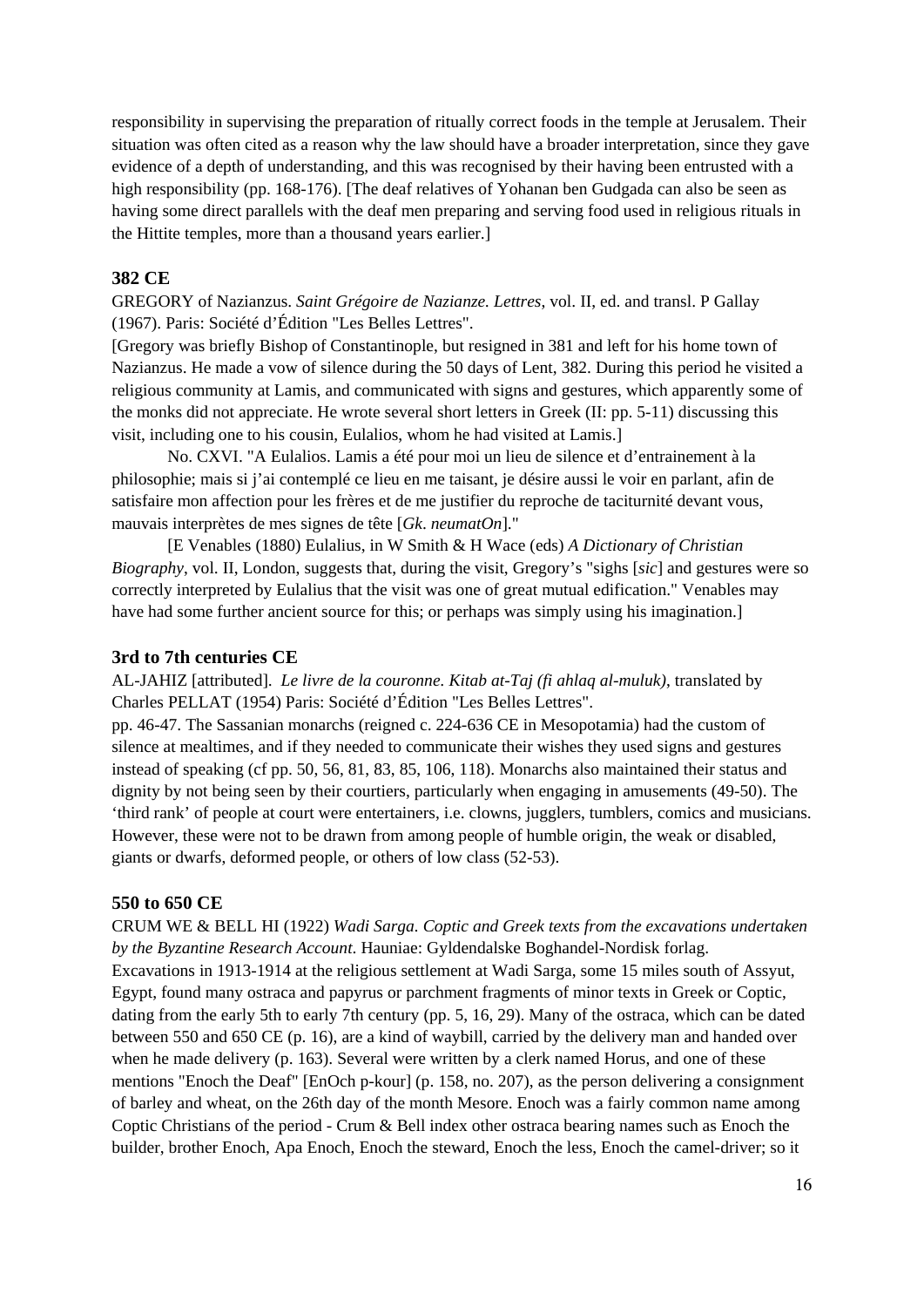would not be surprising if anyone called Enoch might acquire some appropriate nickname, to distinguish him from the others.

## **7th century CE**

KASSIS, H.E. (1983) *A Concordance of the Qur'an*. Berkeley: Univ. California Press. xxxix + 1444 pp.

From the 7th century onward, the Qur'an has been a revered text, memorised and read, publicly and privately across the Islamic world. This concordance gives Roman transliteration of Qur'anic vocabulary, with compounds and derivatives. An alphabetical index of words in English provides the roots of relevant Arabic word(s) transliterated. Under the words derived from each root, the citation is given of texts using each word. Examples concerning deafness, muteness and signs:

Root A Y W, used in many references to Signs or revelations from Allah, and for verses of the Qur'an (pp. 203-210).

Root B K M, used in 6 references to 'dumb' (pp. 317-318).

Root R M Z, used when Zakariya should speak only "with signals", in Sura 3: 41 (p. 1020).

Root [S] M M, used in 15 references to 'deaf'. (p. 1194)

Root W [H] Y, used when Zakariya "made signal" to people", in Sura 19: 11. (p. 1265).

Root Y D Y, used for 'hand', when the "hands shall speak", in Suras 24: 24, and 36: 65. (p. 1305)

## **7th to 9th Centuries CE**

IBN KHALLIKAN. *Ibn Khallikan's Biographical Dictionary translated from the Arabic*. 4 vols, transl. Baron MAC GUCKIN DE SLANE (1842-1871). Paris, for Oriental Translation Fund. Vol. I: 83-86. Abu 'l-Abbas Ahmad Ibn Yahya Ibn Zaid Ibn Saiyar, born probably in 815 and known as Thalab, was a deaf scholar and "chief grammarian and philologist among the learned men of Kufa". He died in a traffic accident at Baghdad in April 904: "...some time before he had got a deafness, which prevented him from hearing unless with great difficulty; he was holding a book in his hand and reading it in the street, when a horse knocked against him and threw him into a deep pit..." Vol. II: 586-89. Muhammad Ibn Sirin (653-4 - 729) of Basra was a highly esteemed law lecturer, and was also valued as an accurate transmitter of sayings of the prophet Muhammad. To students of law, "As-Shabi used to say 'Stick to that deaf man!' meaning thereby Ibn Sirin; because he was dull of hearing."

## **between 813 and 838 CE**

MAS`UDI, translated & edited by P Lunde & C Stone (1989) *The Meadows of Gold. The Abbasids*. London: Kegan Paul International.

The inhabitants of Kufa (in Iraq) chose a deaf man to plead their case before Caliph Ma`mun (813- 833), which he did with both subtle wit and effrontery. The Caliph was infuriated, but the deaf man obtained what the Kufa people wanted (pp. 193-94).

## **9th Century CE**

AL-JAHIZ. *Kitab al-Hayawan*. ed. Harun, Cairo. In: C PELLAT (1969) *The Life and Works of Jahiz*, transl. (from French original, 1967) by DM Hawke. London: Routledge & Kegan Paul.

Al-Jahiz (776-868 CE) was a prolific, influential and notably ugly essayist, whose work continues to be read by educated people across the Arab world. He made a number of comments on deafness and deaf people. In the 'Book of Animals' IV: 404-405, Jahiz gives one of the earliest clear descriptions of the different degrees of hearing impairment, and why prelingually deaf people have great difficulty in producing speech: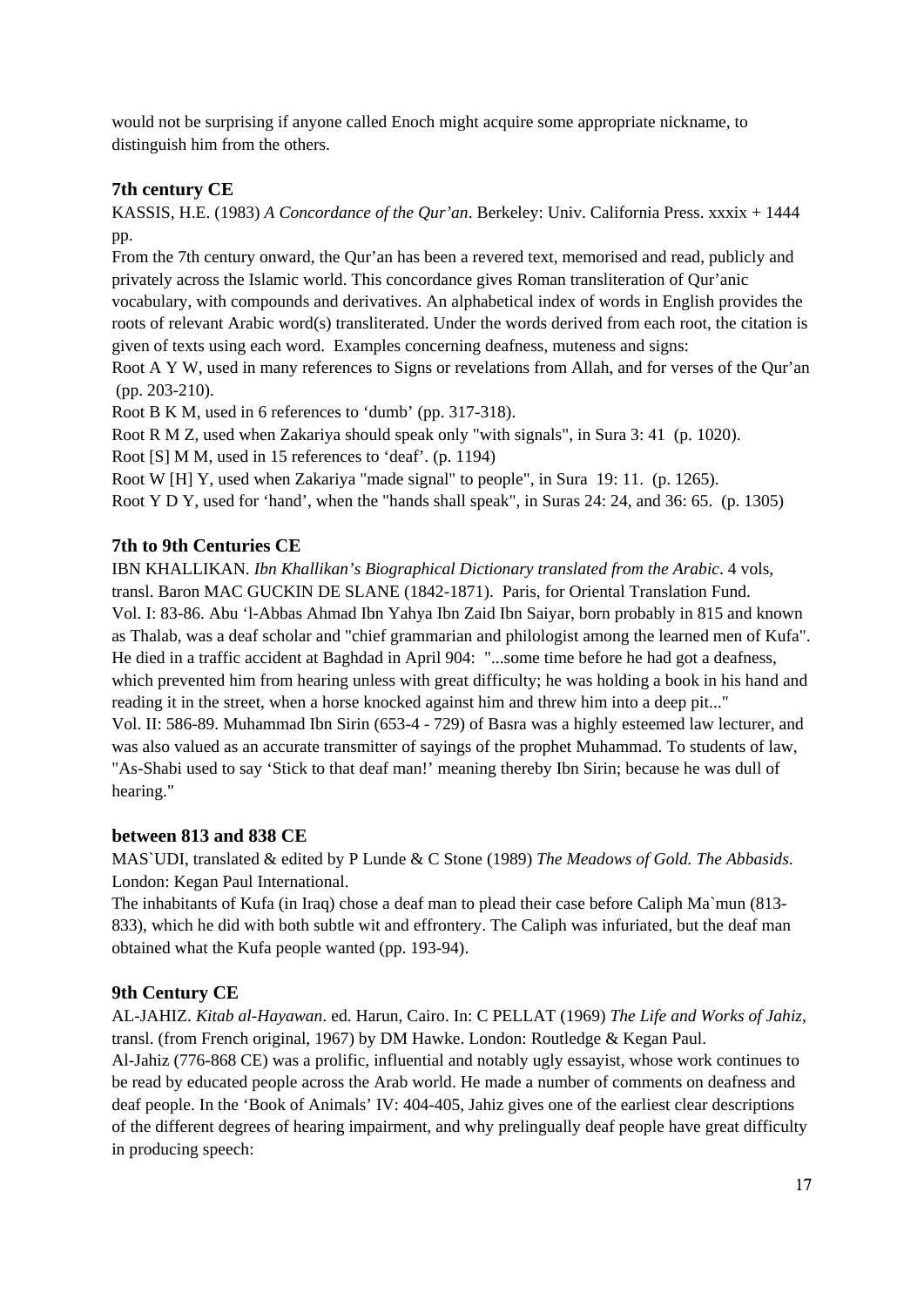"Theologians say that your dumb man is deaf: his inability to speak is due not to any malformation of the tongue, but to the fact that having never heard sounds, articulated or otherwise, he does not know how to produce them. Not all deaf people are completely dumb, and there are also degrees of deafness." [Gives examples of loud noises that some deaf people can hear.] "Others can hear words if spoken in their ear, but otherwise they hear nothing, even if the speaker raises his voice; if the speaker positions himself so that the sound goes right into their ear, they understand perfectly, whereas if he speaks just as loudly into the air, the sound of his voice not being concentrated and conducted along a canal into the brain, they do not understand." (p. 164).

AL-JAHIZ. *Kitab al-bayan wa al-tabyin*. ed. Harun, Cairo (1948-50). 4 vols. In: C PELLAT (1969) *The Life and Works of JAHiZ*, transl. DM Hawke. London: Routledge & Kegan Paul. From the book on 'Elegance of expression and clarity of exposition' [I: 77-79]:

 "As regards gesticulation, the hands, head, eyes, eyebrows and shoulders come into use when a conversation is carried on at a distance, and even a piece of cloth or sword. ... Speech and gesture are partners, and what a precious helpmeet and interpreter gesture is to speech! It often takes its place, or makes writing unnecessary. ... The wink, the movement of the eyebrows and other gestures are priceless adjuncts, and a great help in expressing surreptitious thoughts." (pp. 102-103 of translation)

#### **963 CE**

FRANTZ-MURPHY G (1981) Arabic and earlier Egyptian contract formularies. Part I, the Arabic contracts from Egypt. *J. Near Eastern Studies* 40: 203-225.

A house sale contract drawn up in Egypt, early in 963 CE, mentions "the residence of the heirs of Munah the Deaf" [Arabic: *al-Asamm*].

#### **1046-1049 CE**

KHOSRAU [KHUSRAW], Nasir [Nassiri]. *Sefer Nameh. Relation du Voyage de Nassiri Khosrau, célèlebre poète et philosophe Persan, ca. 1003-1088 A.D., en Syrie, en Palestine, en Égypte, en Arabie et en Perse, pendant les années de l'Hégire 437-44 (A.D. 1045-1052), texte Persan, publié d'après trois manuscrits...* translated and introduced by Charles Schefer (1881, Paris), reprinted 1970, Amsterdam: Philo.

The Persian religious teacher and traveller Khosrau visited Egypt from 1046 to 1049, and his detailed observations are largely confirmed by other sources. One detail concerned the annual rise of the Nile and the important ceremony of opening the major water canal (pp. 136-142). The Caliph led the ceremony and gave the first symbolic blow to the embankment sealing the river; then the crowd piled in with picks and shovels, until the water poured through, and it was possible to launch boats. A vast population then took part in the celebrations. The honour of opening the boating was reserved for deaf-mute people: "La première barque, lancée dans le canal, est remplie de sourds-muets appelés en persan Koung ou Lal. On leur attribue une heureuse influence et le sultan leur fait distribuer des aumônes." (p. 142). [This was one of the rare reports in North Africa and the Middle East in which a *group* of deaf people gathered and performed an important symbolic role in a public religious ceremony of national importance.] See also AC Hunsberger (2003) *Nasir Khusraw, the Ruby of Badakhshan. A portrait of the Persian poet, traveller and philosopher*, p.169. London: Tauris.

#### **c. 1300 (?)**

YUNUS EMRE. *Selected Poems*, transl. TS Halman (2nd edn, 1993), Ankara: Ministry of Culture,